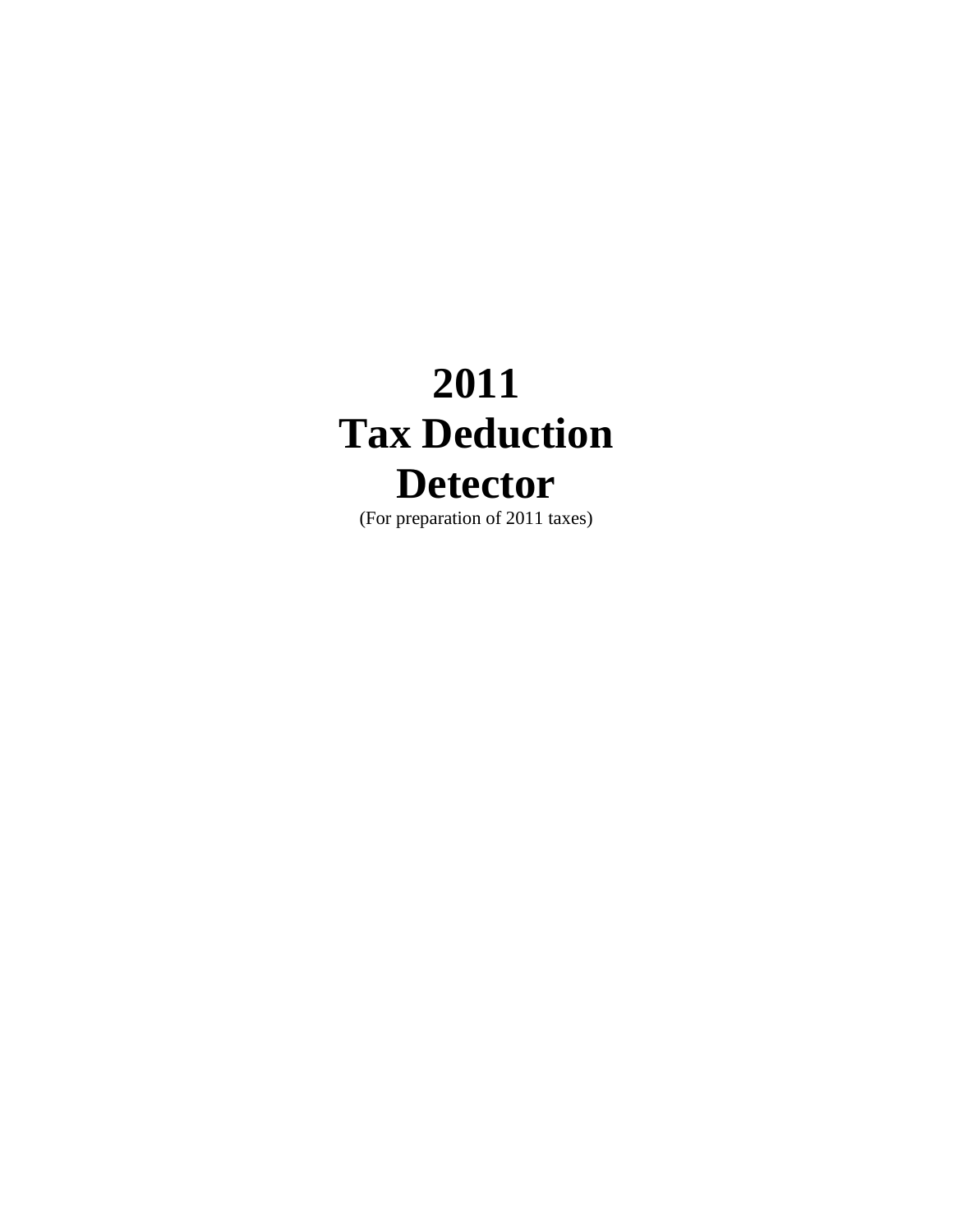## IAS The Tax Institute

#### "Your Complimentary Deduction Detector"

Thank you for choosing the professionals at IAS The Tax Institute to prepare your taxes. Please complete this Deduction Detector to organize your income tax documentation and information, which will enable us to prepare your tax return accurately utilizing our proven tax-savings strategies.

#### **To Begin:**

Please provide your credit card payment information:

\* MasterCard \* \* Visa \* \* Discover \* \* American Express \*

Credit Card Number:\_\_\_\_\_\_\_\_\_\_\_\_\_\_\_\_\_\_\_\_\_\_\_\_\_\_\_\_\_\_\_\_\_\_\_\_\_\_\_\_\_\_\_\_\_\_\_\_\_\_\_\_\_\_\_

Expiration Date:  $\frac{\sqrt{2}}{2}$ 

Signature: \_\_\_\_\_\_\_\_\_\_\_\_\_\_\_\_\_\_\_\_\_\_\_\_\_\_\_\_\_\_\_\_\_\_\_\_\_\_\_\_

#### **The Process:**

- In lieu of a credit card, a deposit check of \$99 is required. Checks should be made out to "IAS Tax Institute".
- Your credit card will not be charged until your tax returns have been prepared and completed.
- Tax clients that are active members will receive a \$50 discount from the total preparation fee.
- You will be notified of the final preparation fee and any balance due after your returns are prepared, along with the results of your tax returns. (Tax Preparation Fee Schedule is located on the last page of this booklet.)
- Upon payment, we will send (via UPS) your completed tax returns (and copies for your files) to sign with instructions to file your return with the IRS.
- Free E-File also available.

#### **Completed Deduction Detectors that are received by March 23, 2012 will be processed and completed in approximately one week.**

### **Our Guarantee**

If the Tax Institute prepares your 2011 return and the information you provided us was accurate and complete, the Tax Institute will pay any interest and penalties levied by the IRS that were a result of our errors made during preparation. A fully completed Deduction Detector is essential to ensure an accurate tax return! Call The Tax Institute if you need help with completing this organizer.

230 Crown Oak Centre Drive ~ Longwood, FL 32750 ~ (800) 654-6023 ~ Fax (407) 339-1057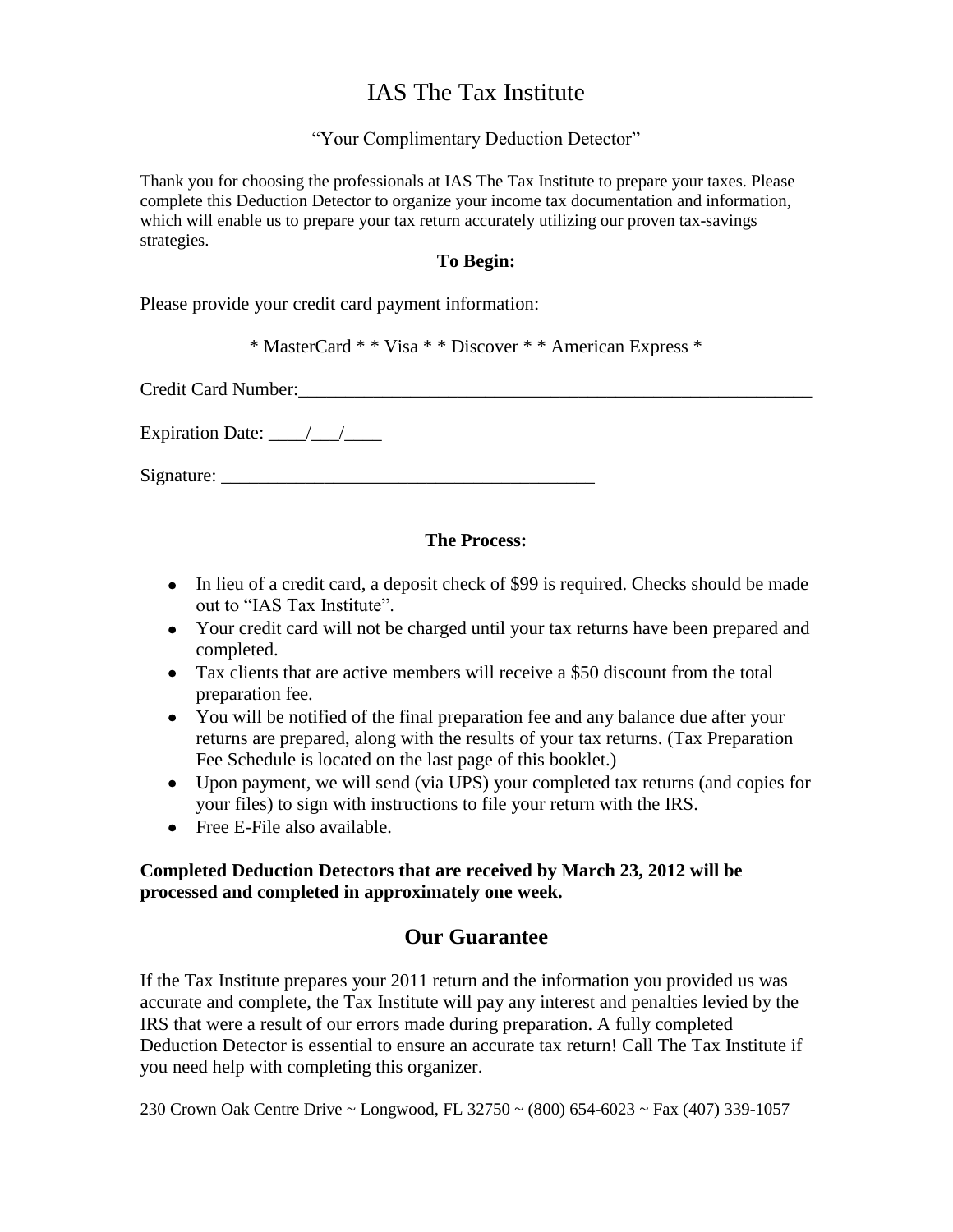## **Quick-Locator for Completing Applicable Tax Sections**

*Not all sections will apply to you. Use this guide to quickly determine which sections apply to you and to quickly locate them.*

| <b>SECTION 1</b> (p 1):<br>$\rm X$ | Personal Info-Applicable to ALL                                                                                                                                                                                                                             |
|------------------------------------|-------------------------------------------------------------------------------------------------------------------------------------------------------------------------------------------------------------------------------------------------------------|
| <b>SECTION 2</b> ( $p$ 4):         | <b>Installment Sales/Sales of Business Property</b>                                                                                                                                                                                                         |
| <b>SECTION 3</b> ( $p 5$ ):        | Sales of Stocks/Mutual Funds/Bonds/Real Estate                                                                                                                                                                                                              |
| <b>SECTION 4</b> (p 7):            | "Estimated Tax Payments" to Federal/State for 2011                                                                                                                                                                                                          |
| <b>SECTION 5</b> ( $p 8$ ):        | Personal Tax Deductions/Credits:<br>IRAs/SEPs/SIMPLE Plans/ Keoghs<br><b>Moving Expenses</b><br>$\bullet$<br>Self-Employed Health Insurance Premiums<br>$\bullet$<br>Child/Day Care Expenses<br>Alimony                                                     |
| <b>SECTION 6</b> (p 10):           | <b>Itemized Deductions:</b><br><b>Medical Expenses</b><br>$\bullet$<br>Real Estate/State Taxes Paid<br>$\bullet$<br>Mortgage Interest on Main/Secondary Home; Refi<br>$\bullet$<br>Points<br><b>Charity Contributions</b><br>$\bullet$<br>Casualties/Thefts |
| <b>SECTION 7</b> (p 13):           | Un-reimbursed <b>EMPLOYEE</b> (job) Expenses                                                                                                                                                                                                                |
| <b>SECTION 8</b> (p 16):           | <b>Miscellaneous Deductions</b>                                                                                                                                                                                                                             |
| <b>SECTION 9</b> (p 17):           | <b>Small Business Income/Expenses</b>                                                                                                                                                                                                                       |
|                                    | <b>SECTION 10</b> (p 22): <b>Rental Property</b> Income/Expenses                                                                                                                                                                                            |
|                                    | <b>SECTION 11</b> ( $p$ 23): <b>Farm</b> Income/Expenses                                                                                                                                                                                                    |
|                                    | <b>SECTION 12</b> (p 25): College Tuition/Interest Expenses; Additional Information<br>to convey to preparer.                                                                                                                                               |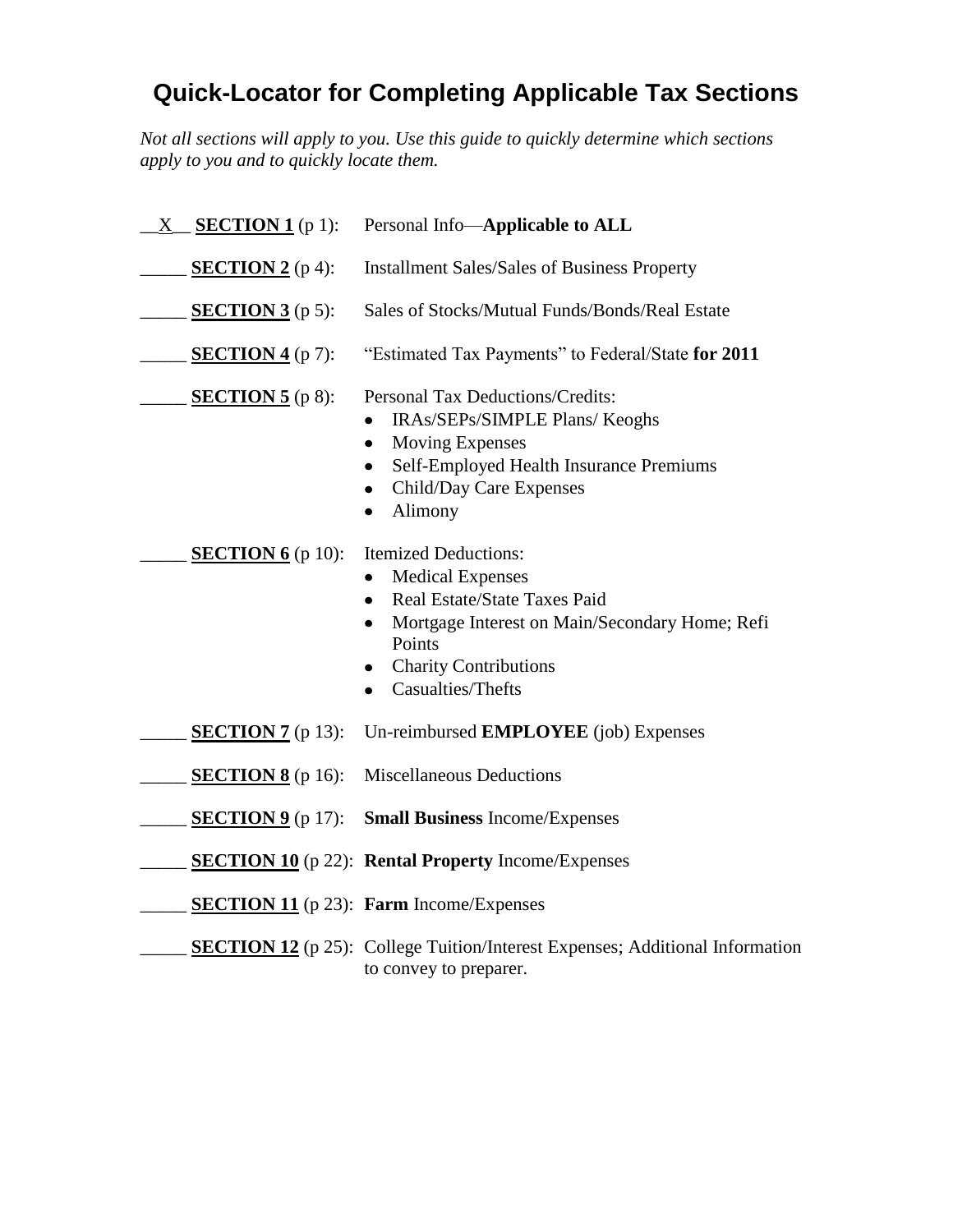## Personal Information **SECTION 1**

Call 1-800-654-6023 if you have questions while completing this Deduction Detector.

| Taxpayer:                                                                                                                                                                                                            | Spouse:                                                                                                                                                                                   |
|----------------------------------------------------------------------------------------------------------------------------------------------------------------------------------------------------------------------|-------------------------------------------------------------------------------------------------------------------------------------------------------------------------------------------|
| Last Name<br>First Name<br>Middle Initial<br>Social Security #<br>Date of birth $/$ /19                                                                                                                              | Last Name<br>First Name<br>Middle Initial<br>Date of birth $/$ /19                                                                                                                        |
| Work phone $(\_\_)$<br>Extension _____ E-Mail: ____________                                                                                                                                                          | Work phone $(\_)$                                                                                                                                                                         |
| Home phone $(\_\_)$                                                                                                                                                                                                  | Foreign Country                                                                                                                                                                           |
|                                                                                                                                                                                                                      |                                                                                                                                                                                           |
|                                                                                                                                                                                                                      |                                                                                                                                                                                           |
| Federal Filing Status (Please check one of the following):<br>$( ) 1$ Single<br>$( ) 2$ Married filing jointly<br>$($ $)$ 3 Married filing separately<br>$($ $)$ 4 Head of household<br>$($ ) 5 Qualifying widow(er) | Check this box if taxpayer is eligible to claim spouse's exemption ( <b>preparer's use</b> ) $($ )<br>If the qualifying person is a child but not your dependent, complete the following: |
| <b>Dependents</b> (Please list in order of youngest to oldest):<br>Full Name:<br><b>DOB</b><br>$/$ $/$ $/$<br>$/$ $/$ $-$                                                                                            | No. of months<br>lived in home<br>Soc Sec #<br>Relationship<br>during 2011                                                                                                                |

If you would like any refund Directly Deposited in your Bank Acct. (must be joint acct. if MFJ) include the following information on that account: Checking\_\_\_\_\_ Saving\_\_\_\_\_ Routing  $\#$   $\longrightarrow$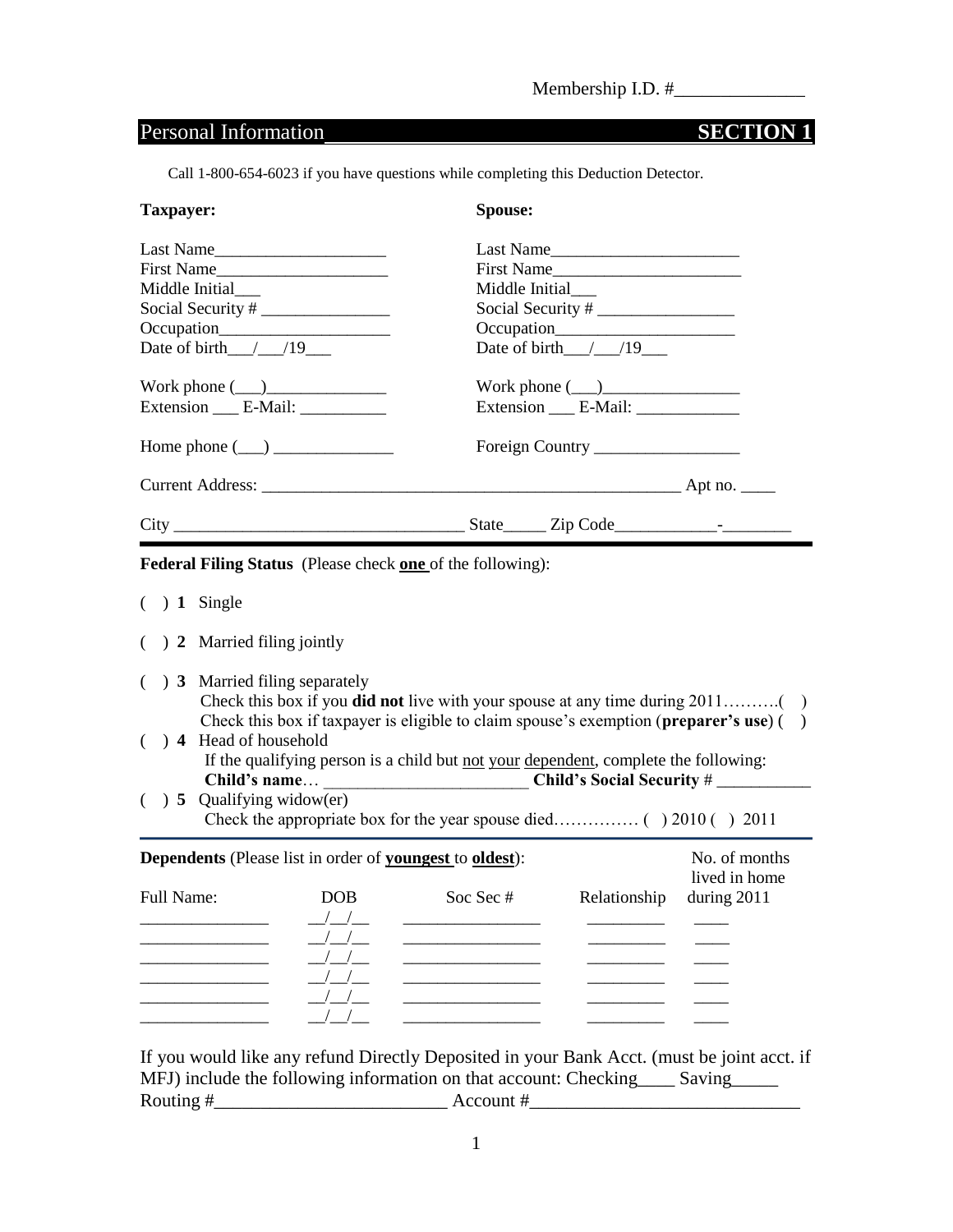## Personal Information **SECTION 1**

| Did your dependent (s) live with you all year or<br>are full time College Students?                                                                                                                                                              | $Yes$ <sub>____</sub><br>$No$ <sub>___</sub>                                                                                           |
|--------------------------------------------------------------------------------------------------------------------------------------------------------------------------------------------------------------------------------------------------|----------------------------------------------------------------------------------------------------------------------------------------|
| If not, please explain: (list name(s) of dependents and reason as applicable)                                                                                                                                                                    |                                                                                                                                        |
|                                                                                                                                                                                                                                                  |                                                                                                                                        |
| Do you want \$3 to go to the Presidential Election Campaign Fund?                                                                                                                                                                                |                                                                                                                                        |
| $\overline{\text{Taxpayer}}$ Yes () No ()                                                                                                                                                                                                        | Spouse  Yes $( )$ No $( )$                                                                                                             |
| If you are <b>permanently</b> and <b>totally disabled</b> , check the appropriate box:                                                                                                                                                           |                                                                                                                                        |
| $Taxpayer$ Yes () No ()                                                                                                                                                                                                                          | $\frac{p_{\text{pouse}}}{p_{\text{pike}}}$ $\ldots$ $\frac{p_{\text{e}}}{p_{\text{e}}}\$ $\ldots$ $\frac{p_{\text{e}}}{p_{\text{e}}}\$ |
| If you are legally blind, check the appropriate box: (attach doctor's statement)                                                                                                                                                                 |                                                                                                                                        |
| $\frac{y}{x}$ Taxpayer  Yes () No ()                                                                                                                                                                                                             | Spouse  Yes $( )$ No $( )$                                                                                                             |
| Are you being claimed as a dependent on someone else's tax return?                                                                                                                                                                               |                                                                                                                                        |
| $Taxpayer$ Yes () No ()                                                                                                                                                                                                                          | $\text{Spouse } \dots \dots \text{Yes } (\ ) \text{No } (\ )$                                                                          |
| Check this box if married filing separately and your spouse itemizes deductions ()                                                                                                                                                               |                                                                                                                                        |
| <b>Decedent:</b> (Regarding deceased taxpayers during the past year)                                                                                                                                                                             |                                                                                                                                        |
| Taxpayer Date of death $\angle$ / $\angle$ Spouse Date of death / /                                                                                                                                                                              |                                                                                                                                        |
| <b>State Income Tax Information:</b>                                                                                                                                                                                                             |                                                                                                                                        |
| Enter your state (or foreign country) of residence as of December 31, 2011<br>Were you a resident of above state (or country) for the entire tax year? ________<br>Were you a resident of above state (or country) for <u>part of the year</u> ? |                                                                                                                                        |

Name of **county** you resided (**as of** 12/31/11)……….\_\_\_\_\_\_\_\_\_\_\_\_\_\_\_\_\_\_\_\_\_\_\_\_\_\_ Name of **county** you previously resided (*if moved during* 2011). \_\_\_\_\_\_\_\_\_\_\_\_\_\_\_\_\_\_\_\_\_\_\_ Name of **school district & no.** where you reside. \_\_\_\_\_\_\_\_\_\_\_\_\_\_\_\_\_\_\_\_\_\_\_\_\_\_\_\_\_

Which state (or foreign country) did you reside before this change?  $\dots$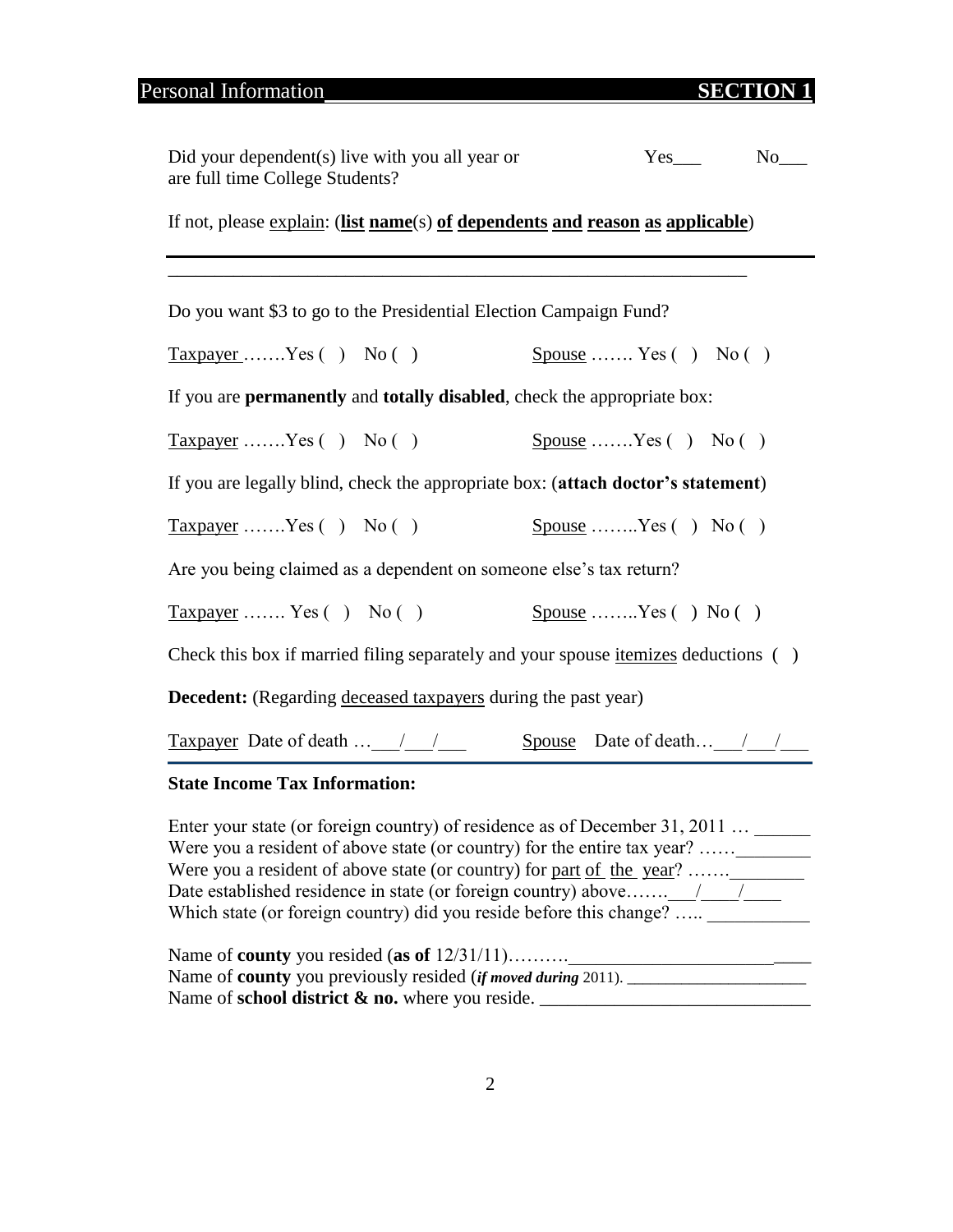#### Personal Information **SECTION 1**

**Sources of Income**: *(Please check and provide all items requested)*

- ( ) **2010 Tax Returns**----Photocopy (unless prepared by IAS)
- ( ) Wages- Enclose all **W-2 Forms**.
- ( ) Interest/Dividends- Enclose all **1099-INT/1099-DIV** Forms.
- ( ) State/Local Income Tax Refunds. Enclose Form **1099-G**.
- ( ) Alimony payments received. **Amount:** \$\_\_\_\_\_\_\_\_\_\_
- ( ) Self-employment or Commissions- Form **1099-MISC** (as applicable). Complete worksheet on page **(17)**
- ( ) Sales of Stocks, Bonds, & Mutual Funds. Enclose Form(s) **1099-B**. Also, be sure to complete workshop on page **(5)**. *(Mandatory)*
- ( ) Sales of Business Equipment, Furniture, or Machinery. Be sure to complete worksheet on page (4), and provide **Depreciation** "worksheet" indicating depreciation deductions claimed in **prior tax years.**
- ( ) Pension/IRA Distributions- Enclose "**Federal**" and "State" copies of all Forms **1099-R**. *(Indicate "rollover" amounts in additional comments section, page 25)*
- ( ) Partnership, Royalties, Corporations, & Trust Income or (loss)- Please provide all **Schedule K-1** Forms.
- ( ) Rental Income Received. Complete worksheet on page **(22).**
- ( ) Farm Income Received. Complete worksheet on page **(23).**
- ( ) Unemployment Compensation. Enclose Form **1099-G.**
- ( ) Social Security or Railroad Retirements Benefits. Enclose Form **SSA-1099** or **RRB-1099** as applicable.
- ( ) Sale or Purchase of Real Estate. Provide "**closing statements**" for (all) property either **bought** or **sold** during 2011. Please list (cost) of major improvements and additions to property prior to sale. See pages **4, 5,** and **6.**
- ( ) Gambling/Lottery Winnings. Enclose Form(s) **W-2G.** If not available, provide source & amount received:
- ( ) Miscellaneous Income. Please list **source**(s) and **amount**(s) received:  $\frac{\$$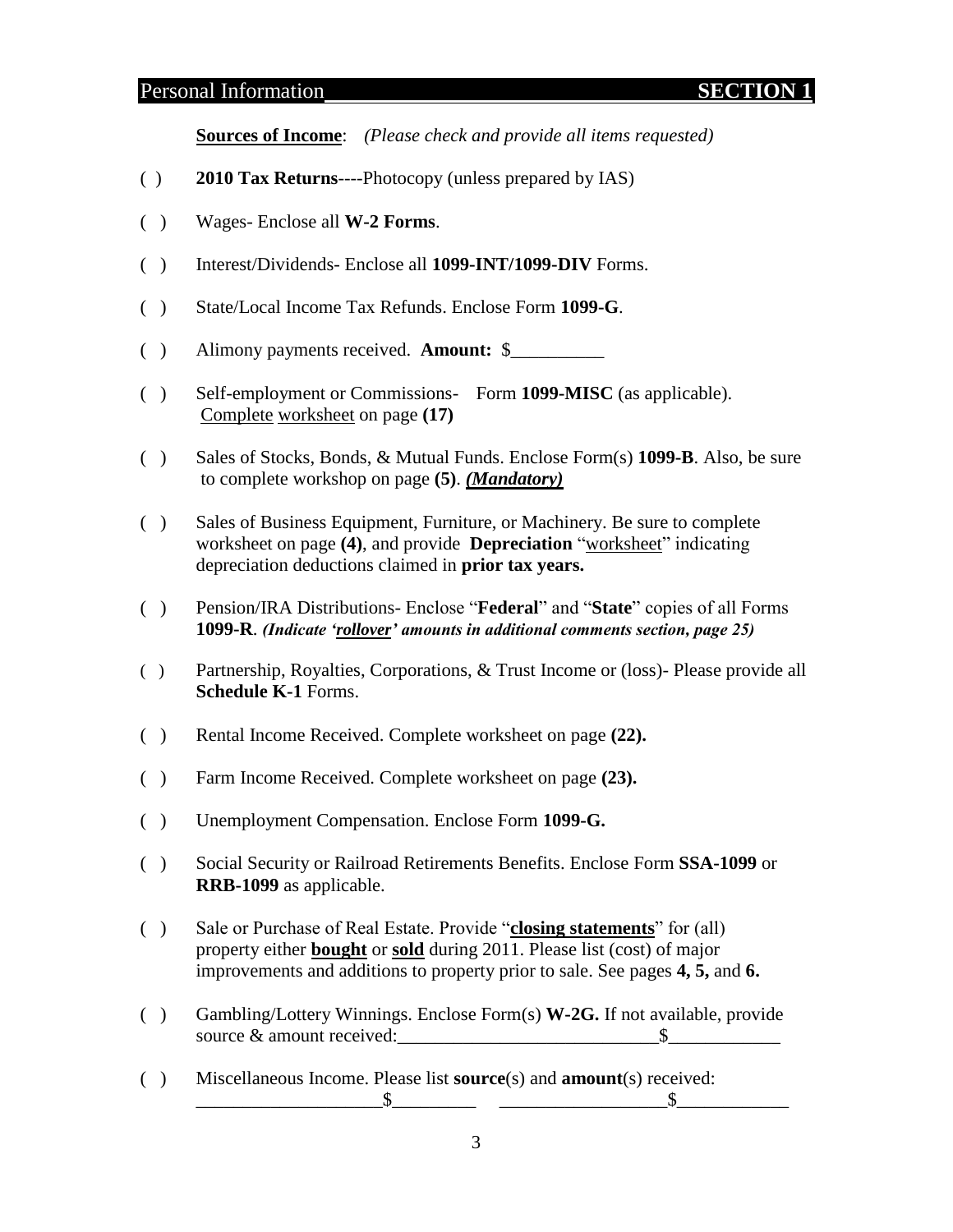#### **Installment Sales (Only):**

If you have **sold** any real estate property and are receiving "installment" payments from the buyer, please furnish a copy of the amortization schedule showing amount of **principal** and **interest income** received last year. In addition, please provide the name, address and social security number of the buyer. (**mandatory**)

|                                         | Name(s):                                                        |                           |                                                                                                                                                                                                                                                                                                                                                                              |                                                                                          |
|-----------------------------------------|-----------------------------------------------------------------|---------------------------|------------------------------------------------------------------------------------------------------------------------------------------------------------------------------------------------------------------------------------------------------------------------------------------------------------------------------------------------------------------------------|------------------------------------------------------------------------------------------|
|                                         |                                                                 |                           |                                                                                                                                                                                                                                                                                                                                                                              |                                                                                          |
|                                         |                                                                 |                           |                                                                                                                                                                                                                                                                                                                                                                              | Social Security #<br>Interest Income received: \$<br>Principal Payments received: \$     |
|                                         |                                                                 |                           |                                                                                                                                                                                                                                                                                                                                                                              |                                                                                          |
|                                         |                                                                 |                           |                                                                                                                                                                                                                                                                                                                                                                              | <b>Type of Property:</b> (b) Land (c) Rental Property (c) Residence                      |
|                                         |                                                                 |                           |                                                                                                                                                                                                                                                                                                                                                                              |                                                                                          |
|                                         |                                                                 |                           |                                                                                                                                                                                                                                                                                                                                                                              |                                                                                          |
|                                         |                                                                 |                           |                                                                                                                                                                                                                                                                                                                                                                              |                                                                                          |
|                                         |                                                                 |                           |                                                                                                                                                                                                                                                                                                                                                                              | Interest Income received: \$ Principal Payments received: \$                             |
|                                         |                                                                 |                           |                                                                                                                                                                                                                                                                                                                                                                              | <b>Type of Property:</b> (i) Land (i) Rental Property (i) Residence                      |
|                                         | Sale of Business Equipment, Furniture, Machinery, and Vehicles: |                           |                                                                                                                                                                                                                                                                                                                                                                              |                                                                                          |
|                                         |                                                                 |                           |                                                                                                                                                                                                                                                                                                                                                                              | <b>Cost Plus</b>                                                                         |
| Description                             |                                                                 | Date Acq'd Date Sold      | <b>Sales Price</b>                                                                                                                                                                                                                                                                                                                                                           | <b>Expense of Sale</b>                                                                   |
|                                         | $\frac{\sqrt{}}{\sqrt{2}}$                                      | $\frac{\sqrt{}}{\sqrt{}}$ | $\frac{\S_{\frac{1}{2}}}{\S_{\frac{1}{2}}}{\S_{\frac{1}{2}}}{\S_{\frac{1}{2}}}{\S_{\frac{1}{2}}}{\S_{\frac{1}{2}}}{\S_{\frac{1}{2}}}{\S_{\frac{1}{2}}}{\S_{\frac{1}{2}}}{\S_{\frac{1}{2}}}{\S_{\frac{1}{2}}}{\S_{\frac{1}{2}}}{\S_{\frac{1}{2}}}{\S_{\frac{1}{2}}}{\S_{\frac{1}{2}}}{\S_{\frac{1}{2}}}{\S_{\frac{1}{2}}}{\S_{\frac{1}{2}}}{\S_{\frac{1}{2}}}{\S_{\frac{1}{2$ | $\begin{array}{c c} \n\hline\n\end{array}$                                               |
| <u> 1990 - Johann Barbara, martin a</u> | $\frac{\frac{1}{2}}{\frac{1}{2}}$                               | $\frac{1}{2}$             |                                                                                                                                                                                                                                                                                                                                                                              | $\begin{array}{c c} \n\multicolumn{3}{c }{\textbf{\textcolor{red}{\bf S}}}\n\end{array}$ |
|                                         | $\frac{1}{2}$                                                   | $\frac{1}{2}$             |                                                                                                                                                                                                                                                                                                                                                                              | s                                                                                        |
|                                         | $\frac{1}{2}$                                                   | $1 - 1$                   | $\begin{array}{c}\n  \  \  \, 8 \\   \  \  \, 8\n \end{array}$                                                                                                                                                                                                                                                                                                               | $\begin{array}{c c} \n\hline\n\end{array}$                                               |
| <u> 1980 - Johann Barbara, martin a</u> |                                                                 |                           |                                                                                                                                                                                                                                                                                                                                                                              | $\begin{array}{c c} \n\hline\n\end{array}$                                               |
|                                         |                                                                 |                           | $\sim$                                                                                                                                                                                                                                                                                                                                                                       | $\sim$                                                                                   |
|                                         |                                                                 |                           |                                                                                                                                                                                                                                                                                                                                                                              | Name of business under which assets were sold:                                           |
|                                         | following information: (mandatory)                              |                           |                                                                                                                                                                                                                                                                                                                                                                              | If Business Property was sold under an "installment agreement", please provide the       |
|                                         | Name of Buyer(s): $\frac{1}{2}$ Mame of Buyer(s):               |                           |                                                                                                                                                                                                                                                                                                                                                                              |                                                                                          |
|                                         |                                                                 |                           |                                                                                                                                                                                                                                                                                                                                                                              |                                                                                          |
|                                         |                                                                 |                           |                                                                                                                                                                                                                                                                                                                                                                              |                                                                                          |
|                                         |                                                                 |                           |                                                                                                                                                                                                                                                                                                                                                                              |                                                                                          |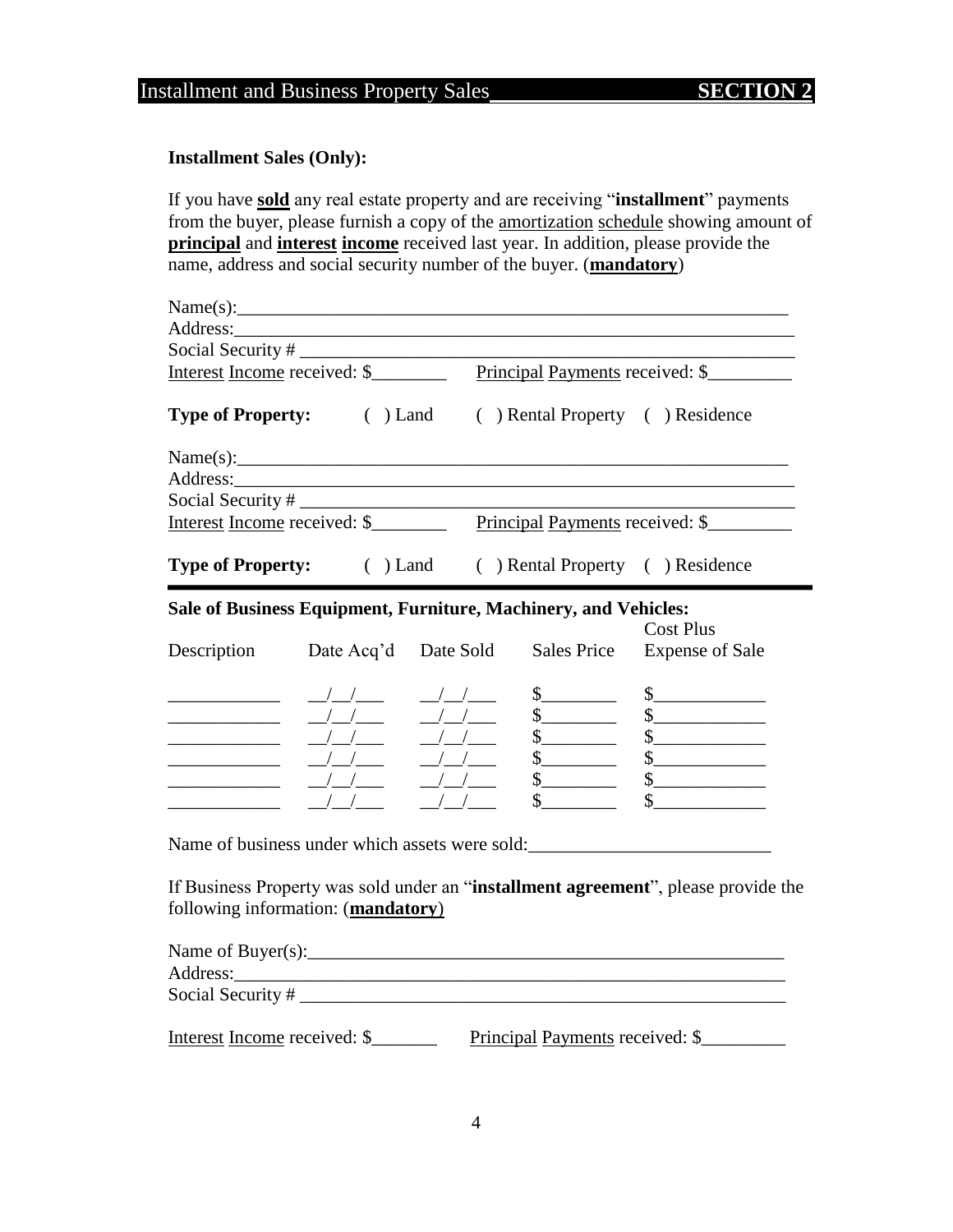## Sales of Stocks / Mutual Funds / Real Estate

#### Sales of Stocks, Bonds, Mutual Funds and other Securities:

(Be sure to enclose copies of Forms 1099-B furnished by your broker) If you include an "Average Cost Basis" statement from your brokerage, you can skip the following section.

| Description:              | Date  | Date | <b>Sales</b> | Original          |
|---------------------------|-------|------|--------------|-------------------|
| No. of shares sold & name | Acq'd | Sold | Price        | <b>Cost Basis</b> |
|                           |       |      | \$           | $\mathcal{S}$     |
|                           |       |      | \$           | \$                |
|                           |       |      | \$           | \$                |
|                           |       |      | \$           | \$                |
|                           |       |      | \$           | \$                |
|                           |       |      | \$           | \$                |
|                           |       |      | \$           | \$                |
|                           |       |      | \$           | \$                |
|                           |       |      | $\mathsf{S}$ | \$                |
|                           |       |      | \$           | \$                |
|                           |       |      | \$           | \$                |
|                           |       |      | \$           | \$                |
|                           |       |      | \$           | \$                |
|                           |       |      | $\mathsf{S}$ | \$                |
|                           |       |      | \$           | \$                |
|                           |       |      | \$           | \$                |
|                           |       |      | \$           | \$                |
|                           |       |      | \$           | \$                |
|                           |       |      | \$           | \$                |
|                           |       |      | \$           | \$                |
|                           |       |      |              |                   |

Sales of Real Estate (other than your primary residence): Ex: Rentals, Lots, etc.

(Enclose copies of Form(s) 1099-S and closing statements for purchase and sale)

| Description: | Date  | Date | <b>Sales</b> | Cost         |
|--------------|-------|------|--------------|--------------|
|              | Acq'd | Sold | Price        | <b>Basis</b> |
|              |       |      | S.           |              |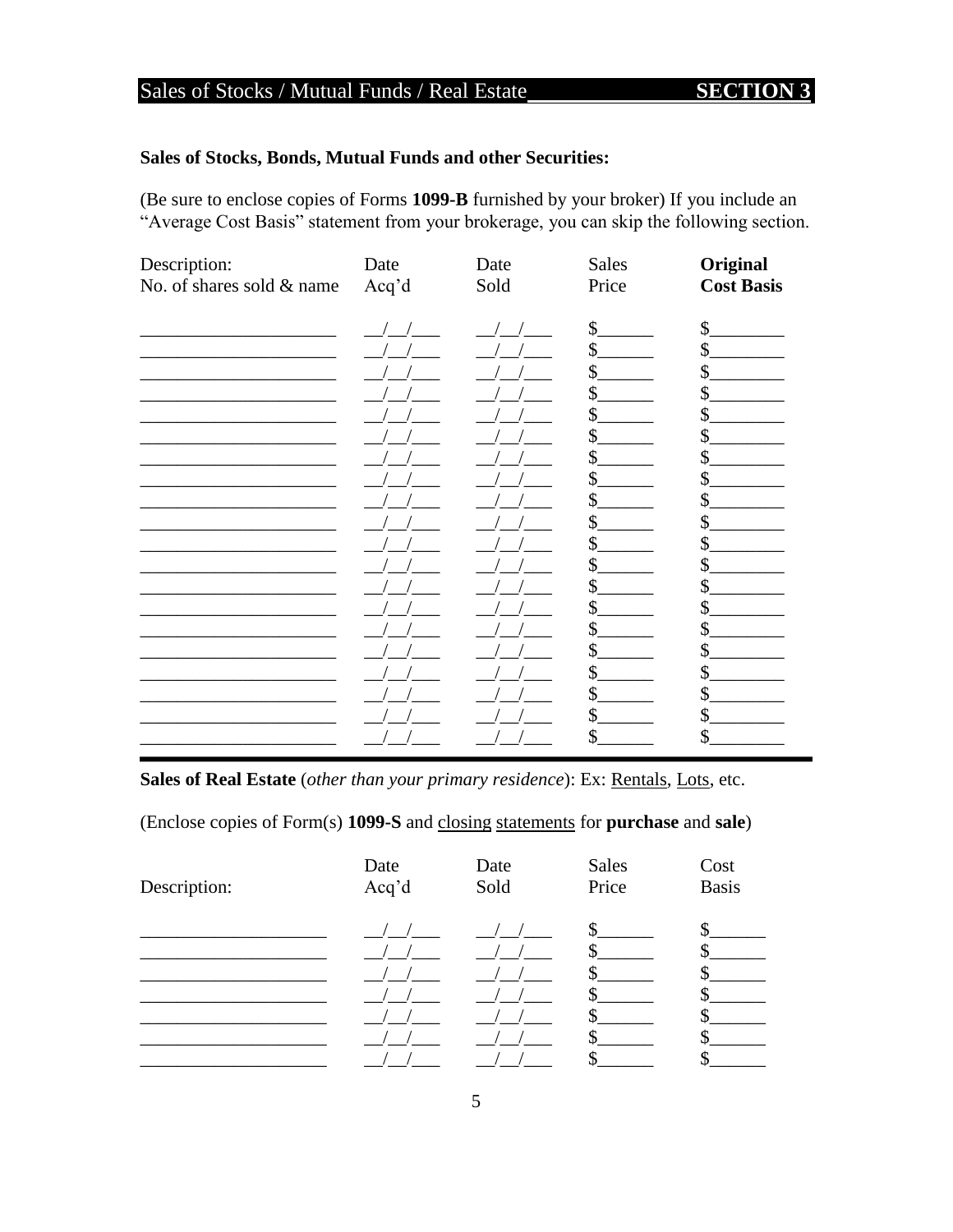## Sale of Your Home **SECTION 3**

| <b>Sale of Your Home:</b> | (Primary Residence) |
|---------------------------|---------------------|
|---------------------------|---------------------|

(*Provide copy of closing statement for home sold as well as new home purchased)*

Address of former home sold:\_\_\_\_\_\_\_\_\_\_\_\_\_\_\_\_\_\_\_\_\_\_\_\_\_\_\_\_\_\_\_\_\_\_\_\_\_\_\_\_\_\_\_

Will you be receiving periodic payments of principal or interest from this sale? If **Yes**, what is the amount of the financial instrument (note)?……………\$\_\_\_\_\_\_\_\_

(Please provide copy of amortization schedule indicating amounts of **principal** and **interest income** received each month)…

| Were any room(s) in the old home rented out or used for business purposes such as<br>$( )$ No |
|-----------------------------------------------------------------------------------------------|
|                                                                                               |
| Cost of <b>old</b> home (original cost plus capital improvements)\$                           |
| Was the property sold used as your main home for at least 2 out of the last 5 years           |
|                                                                                               |
| At the time of sale, who owned the home:                                                      |
| You () Your Spouse () Both of you ()                                                          |
| Enter social security number of spouse at time of sale, if different spouse.                  |

| (Ex: minor repairs, painting and cleaning expense to aid in sale of home) |  |
|---------------------------------------------------------------------------|--|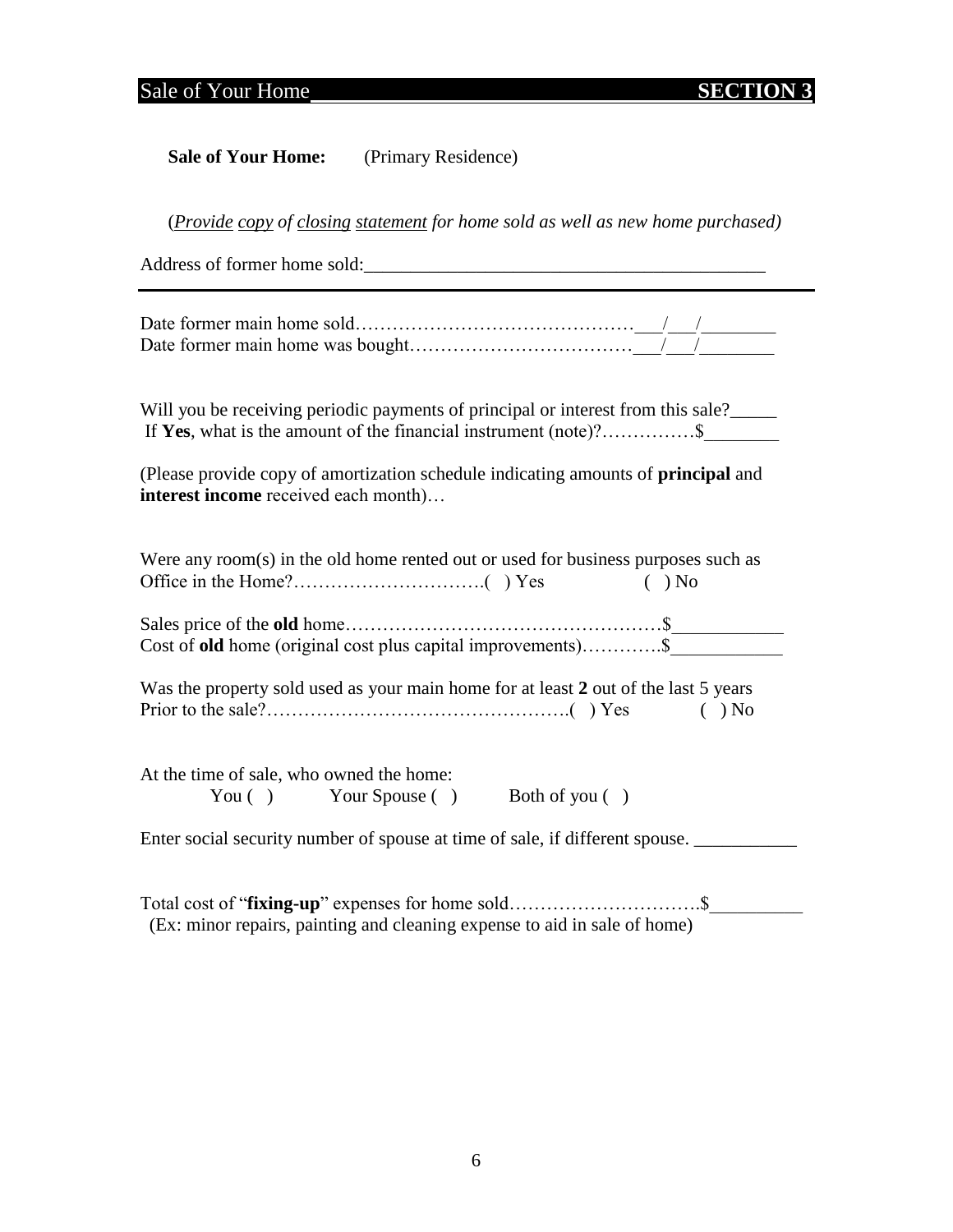### Estimated Tax Payments for 2010 **SECTION 4**

#### **Federal Estimated Tax Payments & Credits for tax year:** (2011)

(*Do not include federal tax withheld from W-2 Forms or balance of tax owed for (10)*

| $1st$ Quarter due 04/15/11: | Date Paid: $/$ /11      | Amount: $\frac{1}{2}$ |
|-----------------------------|-------------------------|-----------------------|
| $2nd$ Quarter due 06/16/11: | Date Paid: $\angle$ /11 | Amount: $\frac{1}{2}$ |
| $3rd$ Quarter due 09/15/11: | Date Paid: $/$ /11      | Amount: \$            |
| $4th$ Quarter due 01/15/12: | Date Paid: $\angle$ /   | Amount: $\frac{1}{2}$ |
| Add'1 pmt made for 2011:    | Date Paid: $\angle$ /   | Amount: \$            |

Amount of <u>excess tax refund</u> from 2010 tax return applied to tax year '11: \$ Provide copy of 2010 Federal tax return. **(***Unless prepared by IAS last year)*

Amount paid with 2011 **Form 4868** (Automatic Extension Request): \$ \_\_\_\_\_\_\_\_\_\_\_

#### **State Estimated Tax Payments & Credits for tax year:** (2011)

(*Do not include state tax withheld from W-2 forms)*

| $1st$ Quarter due 04/15/11: | Date Paid: $/$ /11      | Amount: \$            |
|-----------------------------|-------------------------|-----------------------|
| $2nd$ Quarter due 06/15/11: | Date Paid: $\angle$ /11 | Amount: $\frac{1}{2}$ |
| $3rd$ Quarter due 09/15/11: | Date Paid: $\angle$ /11 | Amount: $\frac{1}{2}$ |
| $4th$ Quarter due 01/15/12: | Date Paid: $\angle$ /   | Amount: $\frac{1}{2}$ |
| Add'1 pmt made for 2011:    | Date Paid: $\angle$     | Amount: $\frac{1}{2}$ |

Amount of <u>excess tax refund</u> from 2010 state return applied to tax year '11: \$ Provide copy of 2010 State tax return. (*Unless prepared by IAS last year***)**

Amount paid with 2011 (State Extension Request):  $\qquad \qquad$  \$

State and local income taxes paid during 2011 for previous tax years: State: \$ \_\_\_\_\_\_\_\_ Local: \$ \_\_\_\_\_\_\_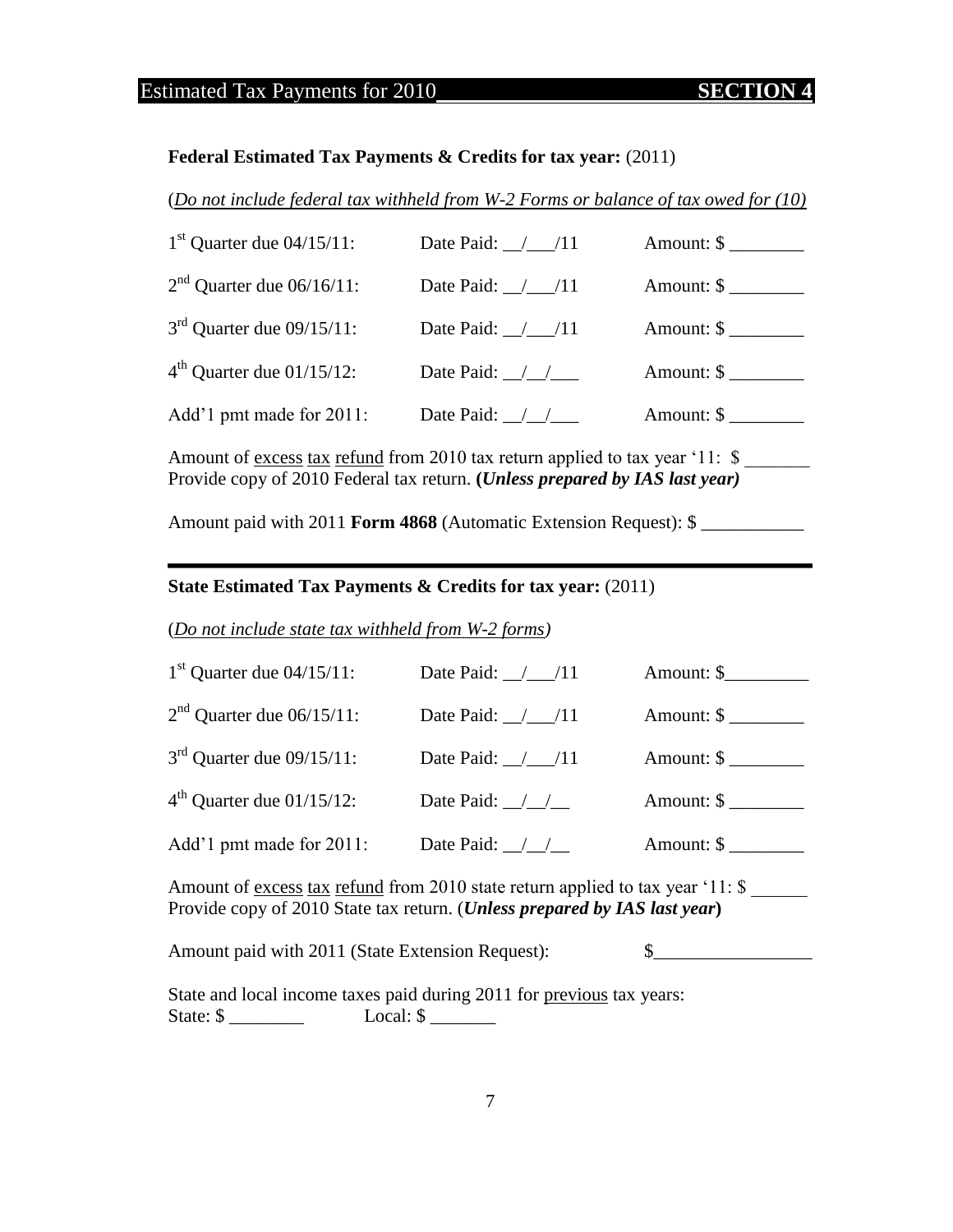## Personal Tax Deductions & Tax Credits **SECTION** 5

|       |                                                                                                       | Are you or your spouse eligible for, or participating in an <b>employer</b> qualified pension or retirement |
|-------|-------------------------------------------------------------------------------------------------------|-------------------------------------------------------------------------------------------------------------|
| plan? |                                                                                                       |                                                                                                             |
|       |                                                                                                       |                                                                                                             |
|       | 3. Amount contributed to Keogh or SEP/IRA retirement plans if (self-employed):                        |                                                                                                             |
|       | If <b>SEP</b> , please check () Taxpayer \$                                                           |                                                                                                             |
|       | 4. Amount contributed to "SIMPLE" IRA plan if (self-employed):                                        |                                                                                                             |
|       |                                                                                                       |                                                                                                             |
|       | Taxpayer \$<br>5. Health Saving Account (HSA) and Medical Savings Accounts (MSA) (circle one)         |                                                                                                             |
|       | Don't confuse with the "Flex" or "Cafeteria" plans.                                                   |                                                                                                             |
|       | Amount contributed to MSA/HSA (circle one):                                                           |                                                                                                             |
|       | Amount of 'high' <b>deductible</b> under the plan:                                                    | $\frac{\text{S}}{\text{S}}$                                                                                 |
|       | Number if months you had this plan in '2011 Date plan started //                                      |                                                                                                             |
|       | Type of plan: Taxpayer (), Spouse (), or Family () Please check one                                   |                                                                                                             |
|       | 6. Did you incur <b>moving expenses</b> due to a change in job location?                              |                                                                                                             |
|       | Were you a member of the armed forces during time of move?                                            |                                                                                                             |
|       | Number of miles from your old home to your new workplace _______________________                      |                                                                                                             |
|       | Number of miles from your old home to your old workplace _________________                            |                                                                                                             |
|       | Total cost of shipping household goods (movers, U-Haul etc.) \$                                       |                                                                                                             |
|       | Cost to "store" household goods & effects (up to one month) \$                                        |                                                                                                             |
|       | Total miles driven as result of move (include round trip): _____________________                      |                                                                                                             |
|       |                                                                                                       |                                                                                                             |
|       | Gasoline $\frac{1}{2}$ Parking Fees & Tolls $\frac{1}{2}$ Lodging $\frac{1}{2}$ Lodging $\frac{1}{2}$ |                                                                                                             |
|       |                                                                                                       |                                                                                                             |

7. If **self-employed,** and neither you nor your spouse were eligible to participate in an employer sponsored or subsidized health insurance plan, enter total amount of health insurance premiums paid on behalf of yourself, your spouse and dependents:

Total amount of **SE health** insurance premiums paid during 2011:\_\_\_\_\_\_\_\_\_\_\_\_\_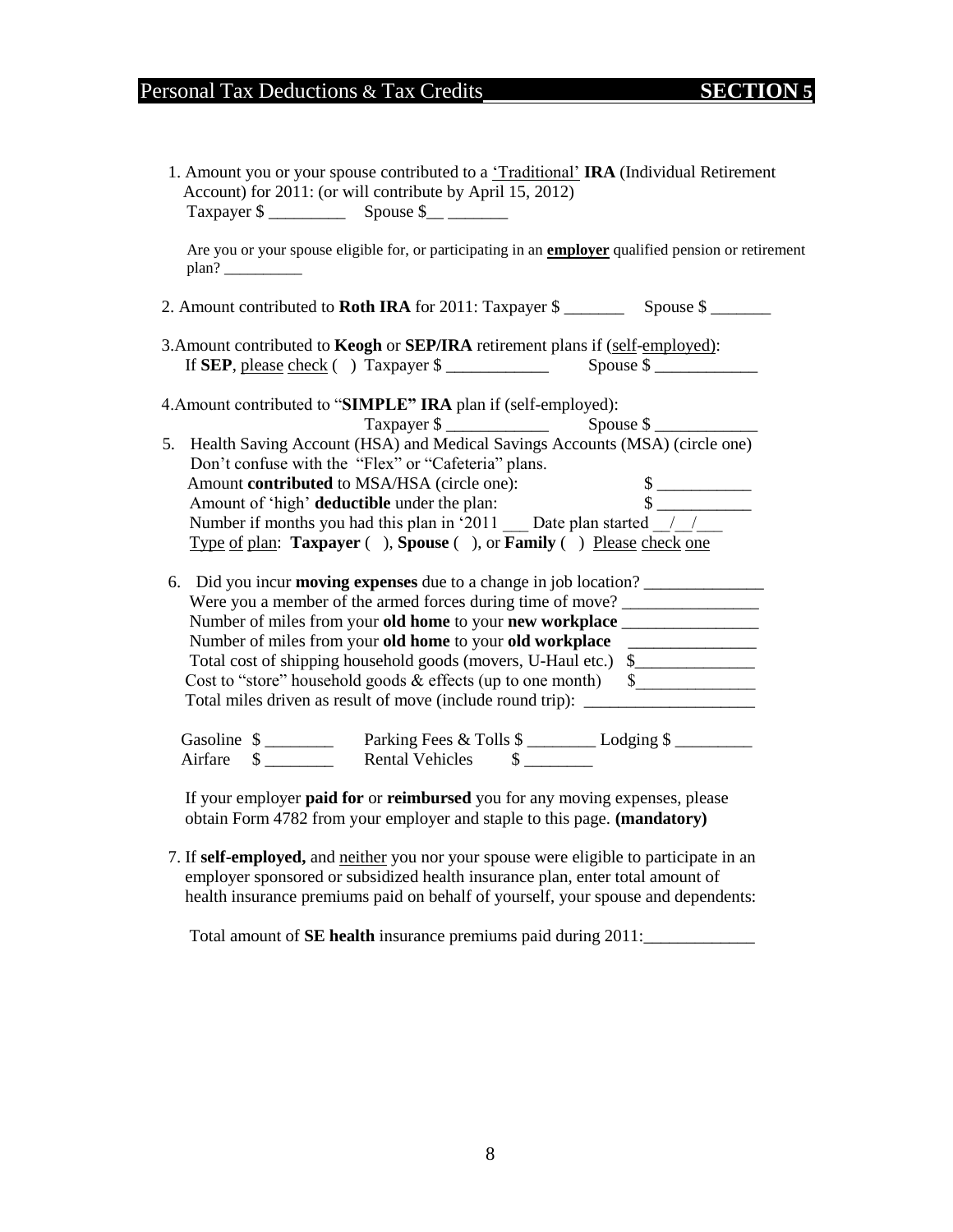## **Personal Tax Deductions & Credits SECTION 5**

| 8. Did you make any <b>Qualified Energy-Efficient Improvements</b> to your primary<br>residence? (i.e. heat pumps, A/C. Solar, Windows, etc.)                                  |
|--------------------------------------------------------------------------------------------------------------------------------------------------------------------------------|
|                                                                                                                                                                                |
| 9. Did you pay Alimony to an <u>ex-spouse</u> during 2011? () Yes () No<br>Amount Paid: \$                                                                                     |
| 10. Did you pay for <b>Child Day Care</b> expenses during the last tax year? (2011)<br>$( )$ Yes $( )$ No $($ If yes, complete <b>all</b> information below to receive credit) |
|                                                                                                                                                                                |
| Employer ID# of Social Security No. of provider: _______________________________                                                                                               |
| Amount paid to provider: \$                                                                                                                                                    |
|                                                                                                                                                                                |
| Employer ID# of Social Security No. of provider: _______________________________                                                                                               |
| Amount paid to provider: \$                                                                                                                                                    |
|                                                                                                                                                                                |
| Employer ID# of Social Security No. of provider: _______________________________                                                                                               |
| Amount paid to provider: \$                                                                                                                                                    |
|                                                                                                                                                                                |
| Was childcare service performed in your <u>home</u> or provider's?                                                                                                             |
| Amount of Child Dependent Care benefits received from your employer: \$                                                                                                        |
| 11. Qualified Adoption expenses paid: (legal fees, etc.) \$                                                                                                                    |
| 12. Did you pay any " <b>Foreign</b> " income taxes to <u>another country</u> during 2011?<br>Amount paid: \$ _____________ (Please attach documentation; ex: 1099 INT/DIV)    |
| 13. Did you pay any one <b>household employee</b> cash wages of \$1,700 or more during<br>2011? ( ) Yes ( ) No                                                                 |
| 14. Did you purchase certain types of fuel such as Gasoline, Diesel or Gasohol for<br>"off-highway" business use such as: (farming, heating, or aviation)?                     |
| 15. Are you a "hybrid car" owner and purchased it in 2011? make/model                                                                                                          |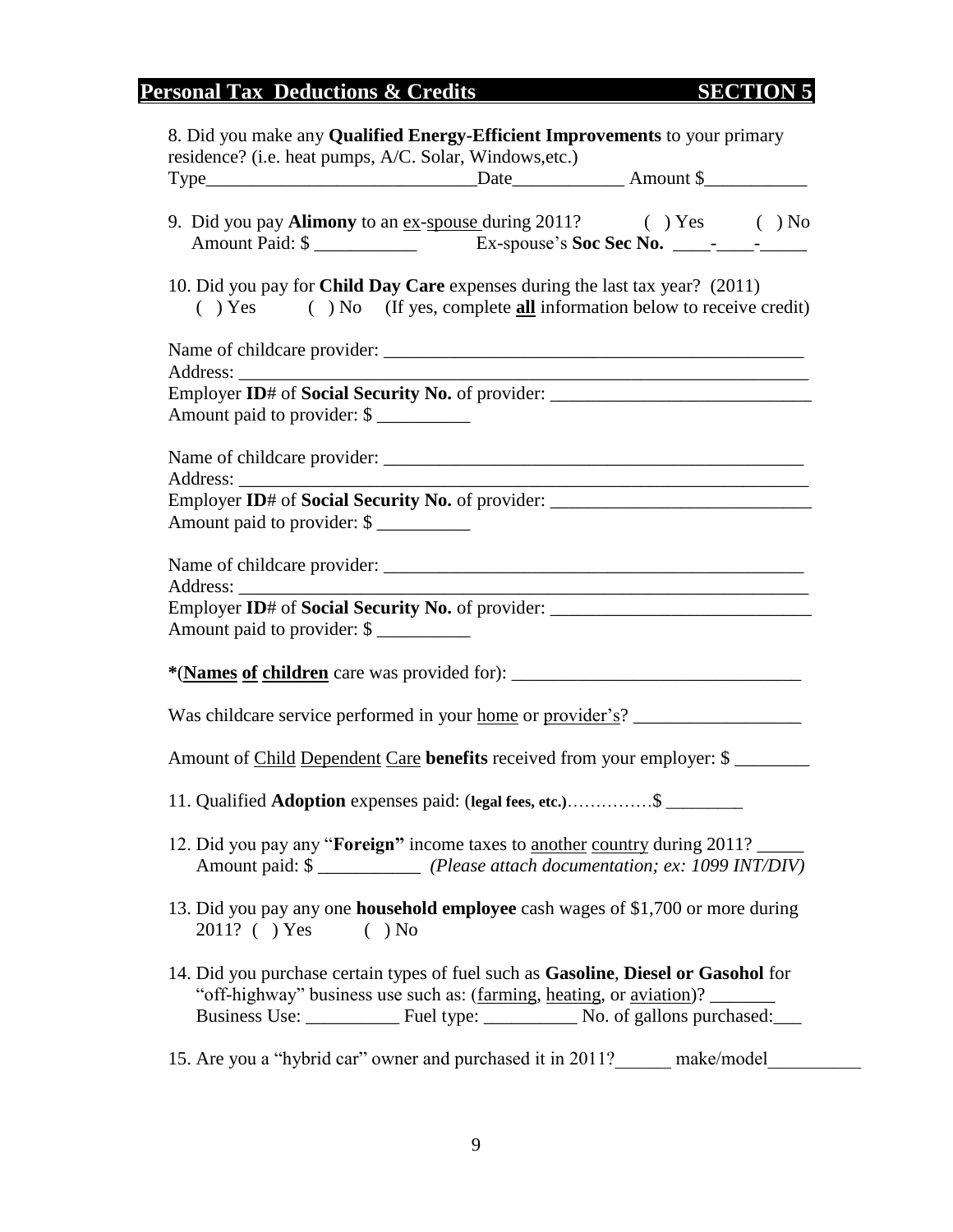**Medical Expenses:** (Unreimbursed/Out of Pocket)

| 1. |                                                                          |
|----|--------------------------------------------------------------------------|
| 2. | Health Insurance Premiums (including Medicare Part B) \$                 |
|    | Do Not Include premiums paid with PRE-Tax dollars (ie: employer plan)    |
|    |                                                                          |
| 3. |                                                                          |
| 4. |                                                                          |
| 5. |                                                                          |
| 6. |                                                                          |
| 7. |                                                                          |
| 8. | Total (round trip) miles driven for medical purposes\$                   |
| 9. |                                                                          |
|    | 10. Lodging due to medical necessity (up to \$50 per night per person)\$ |
|    | 11. Home improvement ( <b>due to medical necessity</b> )\$               |
|    | (Fair Market Value of home before improvement): \$                       |
|    |                                                                          |
|    | 12. Expenses for qualified long-term care ( <i>nursing home etc.</i> )\$ |
|    | Health or Medical Savings Account distributions received 2011\$          |

Taxes Paid: (Do Not include tax paid on "rental properties")

| 13. a) Amount of additional state/local income taxes paid when you filed your 2010 |
|------------------------------------------------------------------------------------|
|                                                                                    |
| b) State SALES tax paid for "non-consumption" purchases such as "motor             |
| vehicles" and "boats" paid in 2011 (Include receipts)                              |
|                                                                                    |
|                                                                                    |
| 15. Real estate taxes paid on <u>second home</u> or vacation property \$           |
|                                                                                    |
| 17. Vehicle registration fees (if based on "value" of vehicles)\$                  |
| 18. Other personal property taxes paid (excluding "sales tax")\$                   |
| 19. Other Taxes:                                                                   |
|                                                                                    |
|                                                                                    |

**Interest Paid:** (Do Not include interest paid on "rental properties")

\*(Provide copies of all Form(s) **1098** and complete below):

| 20. Home mortgage interest reported to you on Form 1098\$                                       |  |
|-------------------------------------------------------------------------------------------------|--|
|                                                                                                 |  |
|                                                                                                 |  |
| 23. Home mortgage interest <u>not reported</u> to you on Form 1098\$                            |  |
| (If paid to an <b>individual</b> , provide <u>name</u> , address, $\&$ social security number): |  |
|                                                                                                 |  |

| Name.                                     | Soc |
|-------------------------------------------|-----|
| $\Delta$<br>mess<br>$\sim$ - which $\sim$ |     |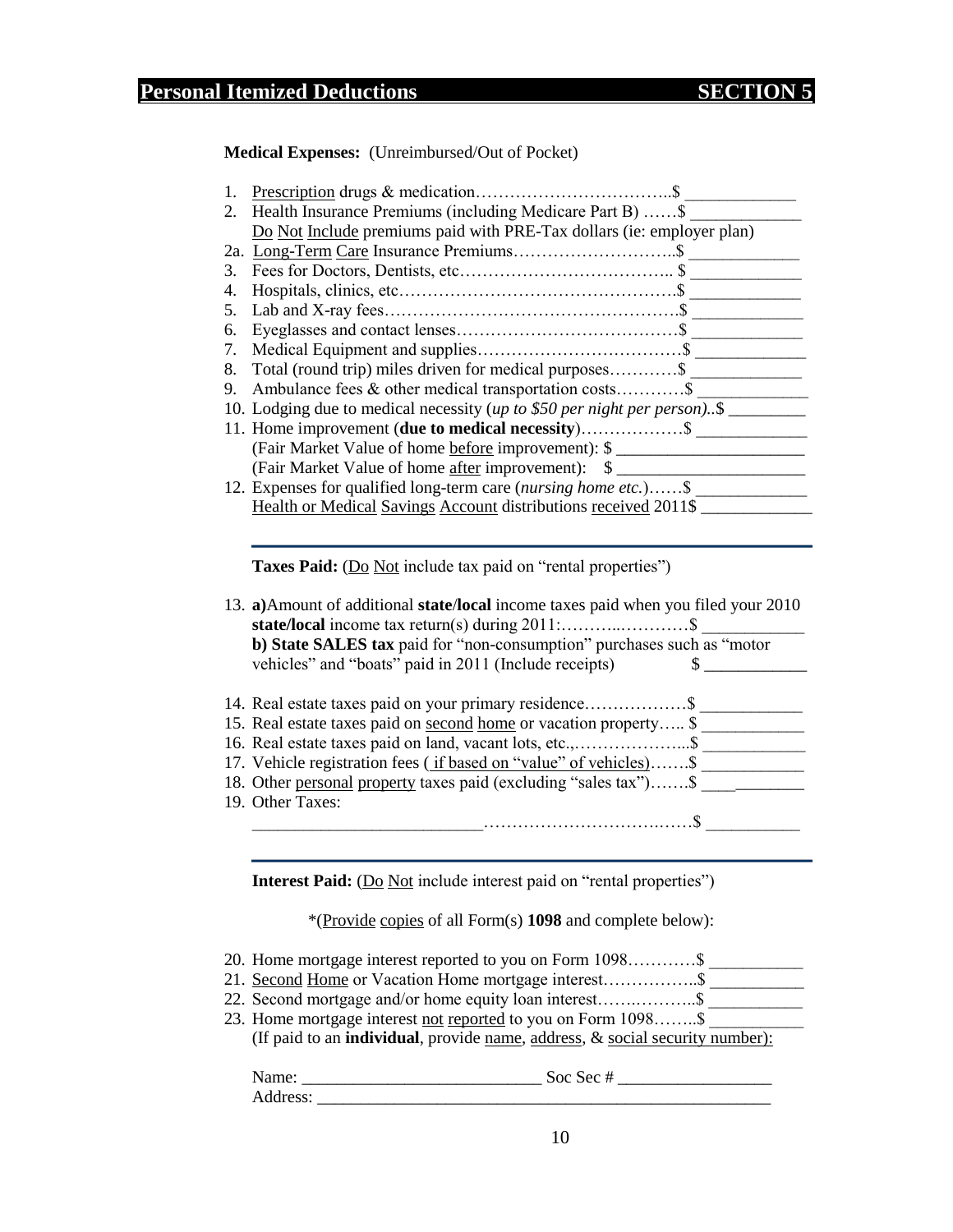## **Personal Itemized Deductions SECTION 6**

#### **Interest Paid, cont.:**

| 1. Total Loan Discount "Points" paid on a refinanced mortgage: \$                                 |
|---------------------------------------------------------------------------------------------------|
|                                                                                                   |
|                                                                                                   |
|                                                                                                   |
| 2. Other points paid <b>not</b> reported on Form 1098 \$                                          |
| <b>3. PMI</b> (Private Mortgage Insurance paid on $1st$ mortgages acquired in 2010, main home) \$ |
| 4. Investment interest expense paid on money borrowed for the                                     |
| purchase of investments, such as (stocks, bonds, margin accounts and                              |
| other income producing property excluding rental properties);                                     |
|                                                                                                   |

#### **Charitable Contributions:**

(Gifts by cash, checks, or payroll deductions):

**New Law:** Must have and keep receipts/cancelled checks for all cash amounts donated to charitable organizations for the donation to be deductible. (do not include receipts)

| 5. Charitable contributions paid by <b>cash</b> , <b>credit cards</b> , <b>or checks</b> |  |
|------------------------------------------------------------------------------------------|--|
|                                                                                          |  |
|                                                                                          |  |
|                                                                                          |  |

#### **Non-cash Charitable Contributions:** *(All property items donated)*

|   | 9. Name & Address of Donee Organization | <b>Description of Items Donated</b> |
|---|-----------------------------------------|-------------------------------------|
|   |                                         |                                     |
|   |                                         |                                     |
|   | $D \qquad \qquad$                       |                                     |
| E |                                         |                                     |
|   |                                         |                                     |

11 **(non-cash contributions continued next page)**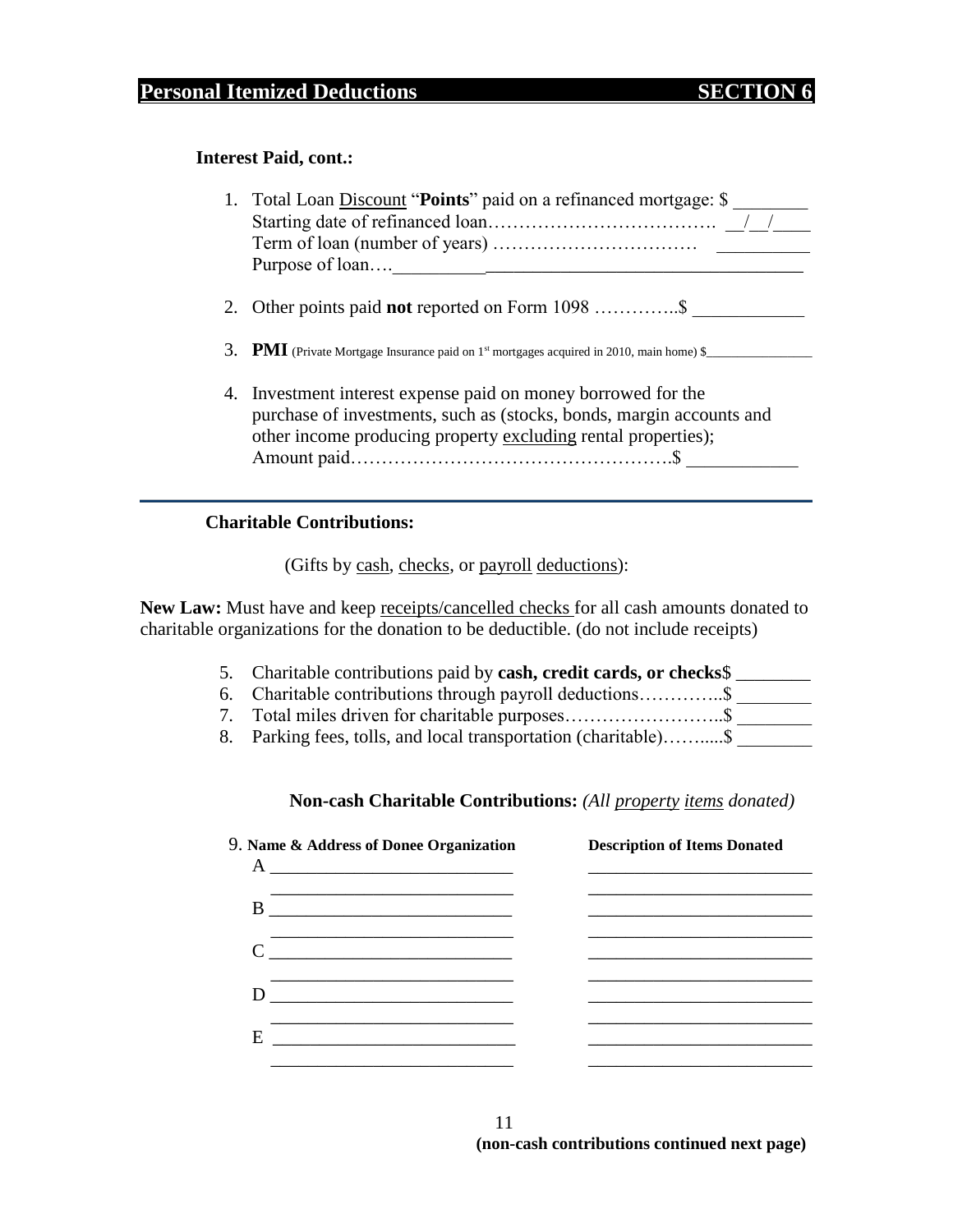### **Personal Itemized Deductions SECTION 6**

#### **Non-cash Charitable Contributions, cont.:**

**Note:** *If the amount you claimed as a deduction for an item is \$500 or less, you do not have to complete columns (d), (e), and (f). However, be sure to complete columns* c, g, *and h.*

| (C)<br><b>Contribution</b> | (d)<br>Date of Date Acq'd<br>(month, yr)                                | (e)<br><b>How</b><br><b>Acquired</b> | Cost | $\left( \mathbf{g}\right)$<br>Donor's Fair Market<br><b>Value</b> | (h)<br>*Method for<br><b>Fair Market Value</b> |
|----------------------------|-------------------------------------------------------------------------|--------------------------------------|------|-------------------------------------------------------------------|------------------------------------------------|
| A / 11                     | $\overline{a}$                                                          |                                      |      | Ъ.                                                                |                                                |
| /11<br>B.                  | $\overline{\phantom{a}}$ , and the contract of $\overline{\phantom{a}}$ |                                      |      |                                                                   |                                                |
| /11                        | $\overline{a}$                                                          |                                      |      |                                                                   |                                                |
| /11<br>$\mathbf{D}$        | $\sqrt{2}$                                                              |                                      |      |                                                                   |                                                |
| Н.                         |                                                                         |                                      |      |                                                                   |                                                |

\* Examples of methods used in determining FMV include: Appraisal, Thrift Shop, Catalog, or Comparable Sales

\* Items (or groups of similar items) for which you claimed a deduction for more than \$5,000 per item or group may require a "certified written appraisal". Attach copy of complete appraisal to this page if applicable.

**Casualties and Thefts:** (Please Check Below):

Personal Use Property ( ) OR Trade/ Business Use Property ( )

1. Description of properties (show **type, location** and **date** occurred for each):

| Property $\bf{A}$ |  |
|-------------------|--|
| Property $\bf{B}$ |  |
| Property $C$      |  |
| Property <b>D</b> |  |

**Properties** (Use a separate column for each property lost or damaged from one casualty or theft.)

| 2. Cost or basis of each property  |  |  |  |
|------------------------------------|--|--|--|
| 3. Insurance or Reimbursement      |  |  |  |
| 4. Fair market value <b>before</b> |  |  |  |
|                                    |  |  |  |
| 5. Fair market value after         |  |  |  |
|                                    |  |  |  |
|                                    |  |  |  |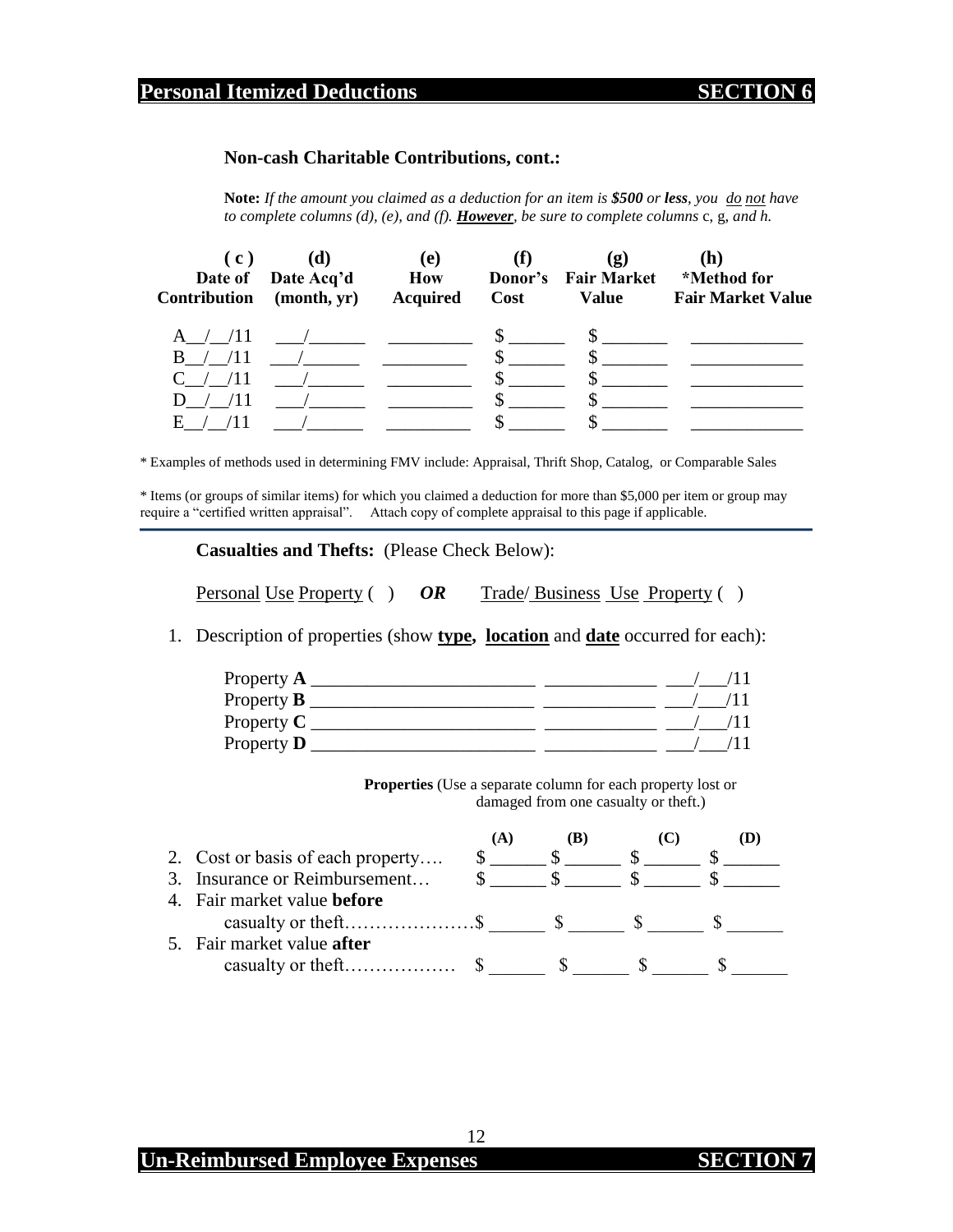#### **Job-Related Expenses**

**Note:** Please do not list Self-Employment "small business" expenses on this page (go to SECTION 9, page 17). You are an "employee" if your income is reported on Form W-2 rather than From 1099-MISC.

**Taxpayer: Spouse:**

### 1. Parking fees, tolls,  $\&$  local transportation....  $\$\underline{\hspace{1cm}}\$$ **(Do not include expenses for commuting back and forth to work)** 2. Lodging, airfare, rental cars (out of town)  $\quad \quad \$ 3. Gifts to clients………………………………\$ \_\_\_\_\_\_\_\_\_ \$ \_\_\_\_\_\_\_\_\_ 4. Job related education (tuition & books)……\$ \_\_\_\_\_\_\_\_\_ \$ \_\_\_\_\_\_\_\_\_ 5. Trade publications …………………………\$ \_\_\_\_\_\_\_\_\_ \$ \_\_\_\_\_\_\_\_\_ 6. Supplies or small hand tools for work……... $\sim$   $\sim$   $\sim$   $\sim$ 7. Cellular phone ( $\frac{\%}{\%}$  used for work)……. *Total Amount:…..* \$ \_\_\_\_\_\_\_\_\_ \$ \_\_\_\_\_\_\_\_\_ 8. Meals and entertainment expenses…………\$ \_\_\_\_\_\_\_\_\_ \$ \_\_\_\_\_\_\_\_\_ 9. Number of days worked out of town overnight:\_\_\_\_\_\_*days* \_\_\_\_\_\_*days* 10. Union and professional dues  $\frac{\$}{\$}$   $\frac{\$}{\$}$ 11. Professional subscriptions………………….\$ \_\_\_\_\_\_\_\_\_ \$ \_\_\_\_\_\_\_\_\_ 12. Uniforms and protective clothing & shoes...\$ \_\_\_\_\_\_\_\_\_\_\_\_\_\_\_\_\_\_\_\_\_\_\_\_\_\_\_\_\_\_\_\_ 13. Job hunting expense (same occupation): **(Resume prep, employment agency fees, travel)**… \$ \_\_\_\_\_\_\_\_\_ \$ \_\_\_\_\_\_\_\_\_

a) **Reimbursement** received from your employer for above (**non-meal)** expenses that was **not** included as wages in box 1, Form W-2. Include any amount reported under code " $L$ " in box 13, Form W-2…….  $\qquad$  \$  $\qquad$ 

- b) **Reimbursement** rec'd for Meals/Entertainment..\$ \$
- 14. \*As an employee, did either you or your spouse maintain an **office in the home** *for the convenience of your employer,* as a condition of your employment, AND use regularly and exclusively for business purposes? ( ) Taxpayer or ( ) Spouse **(check one)**
- 15. \*Was your office in home the **principal place** of business and used for any trade including for the storage of inventory or product samples? ( )Yes ( )No
- 16. \*Was your office in home the place where you **met** or **dealt** with your patients, clients, or customers in the normal course of your employment? ( )Yes ( )No

*If you answered "Yes" to the questions #14, #15, #16, complete (Home Office section, next page).*

**Unreimbursed Employee Expenses SEC**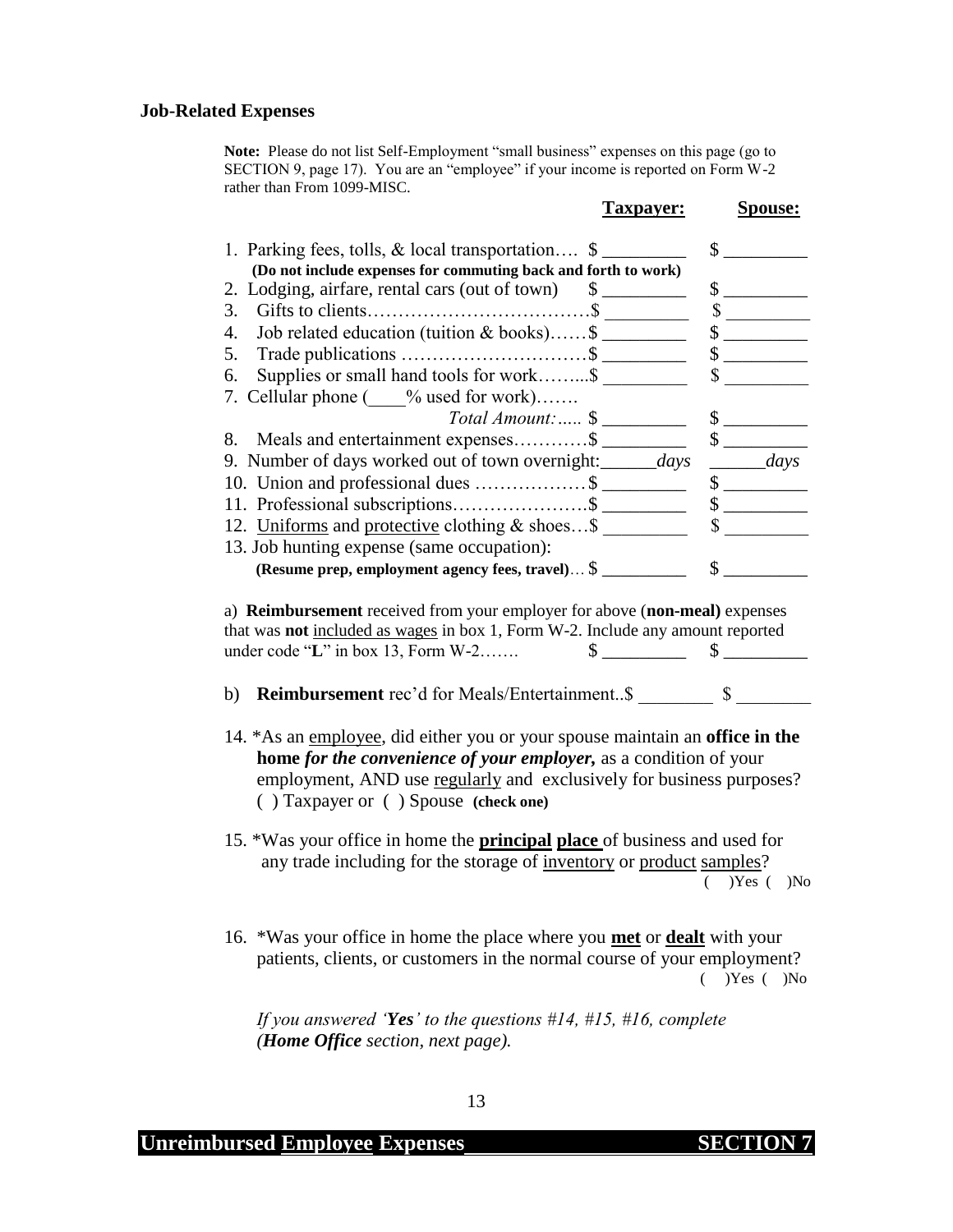|  | Home Office Deductions for Job: (Required by employer as a condition of employment) |
|--|-------------------------------------------------------------------------------------|
|--|-------------------------------------------------------------------------------------|

|                                             | 3. Was your home used for child day care business? () Yes () No                                                                                                                                   |               |
|---------------------------------------------|---------------------------------------------------------------------------------------------------------------------------------------------------------------------------------------------------|---------------|
|                                             | (If yes, complete the following):                                                                                                                                                                 |               |
|                                             |                                                                                                                                                                                                   |               |
|                                             |                                                                                                                                                                                                   |               |
|                                             |                                                                                                                                                                                                   |               |
|                                             | 4. Total wages earned in 2011 from this occupation \$                                                                                                                                             |               |
|                                             | 5. Percent of wages earned from the <b>business</b> use of this home                                                                                                                              |               |
|                                             | 7. Repairs and Maintenance expense (home)  \$<br>8. Utilities (electric, gas, water, heat) "Do not include phone"\$<br>9. Rent paid on home <i>(total amount for year during "office use")</i> \$ |               |
|                                             |                                                                                                                                                                                                   |               |
|                                             |                                                                                                                                                                                                   |               |
|                                             |                                                                                                                                                                                                   |               |
|                                             |                                                                                                                                                                                                   |               |
|                                             |                                                                                                                                                                                                   |               |
|                                             | <b>14. Home Improvements</b> (affecting office) made <u>last year</u> :<br>(Do not include amounts for painting, maintenance, or repairs)                                                         |               |
| Date Improved                               | <b>Decription of Improvement</b>                                                                                                                                                                  | <b>Amount</b> |
| /10                                         |                                                                                                                                                                                                   |               |
| 10. Other expenses:<br>$/$ /10<br>$/$ $/10$ |                                                                                                                                                                                                   |               |

15. If you purchased any "**assets**" such as (**computers**, software, office equipment, **furniture,** or **machinery**) for use in your **job** during the past tax year complete the following: **(Note: Use of these items must be required as a condition of employment)**

| Date<br><b>Purchased:</b> | Asset: | <b>Price:</b> | Percent of<br><b>Business use:</b> |
|---------------------------|--------|---------------|------------------------------------|
| /10                       |        |               | $\frac{6}{9}$                      |
| '10                       |        |               | $\frac{0}{0}$                      |
| '10                       |        |               | $\frac{6}{9}$                      |
| 10                        |        |               | $\frac{0}{0}$                      |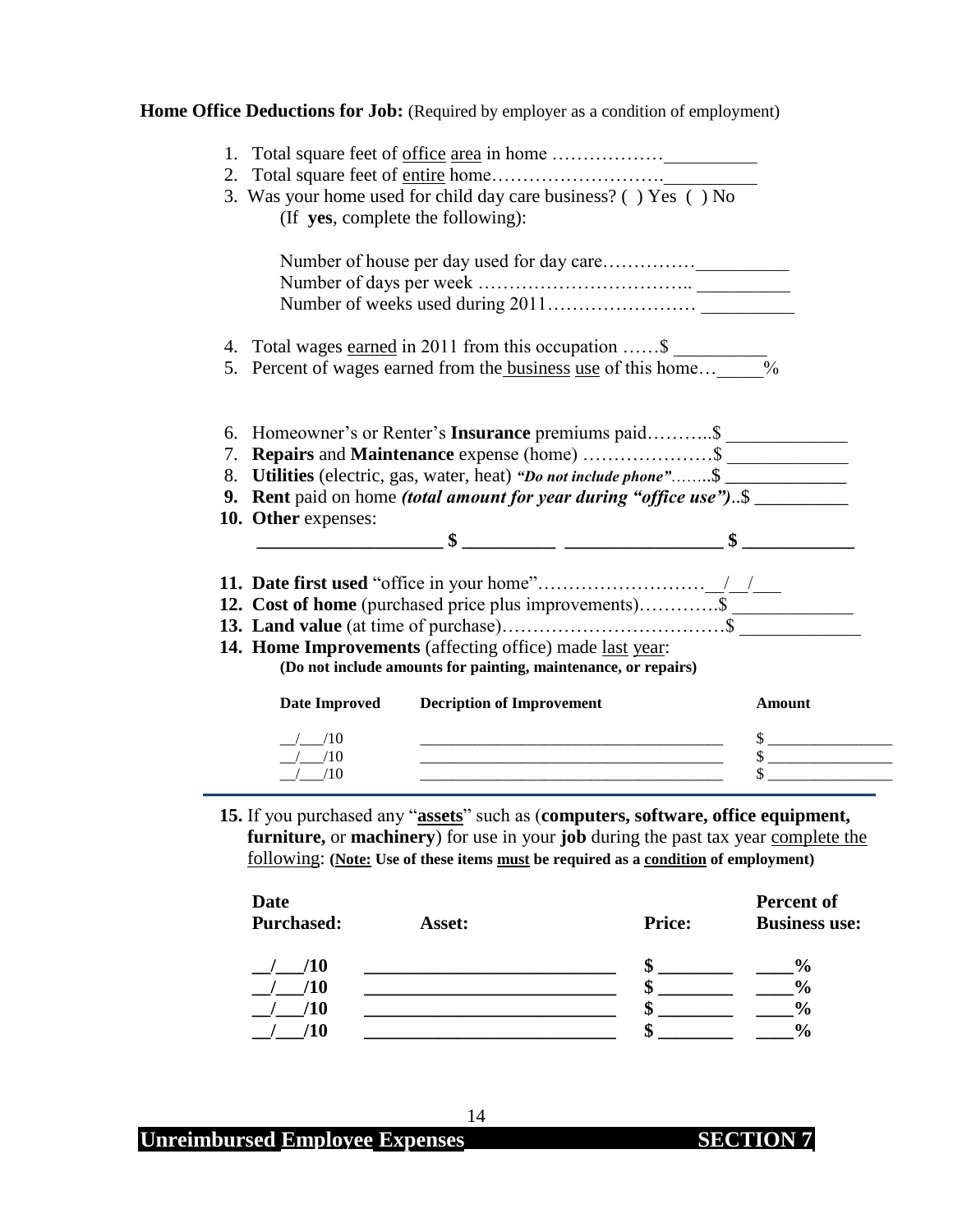#### **Vehicle Expenses:** (Job-related only)

1. Did you have non-commuting driving expenses for your job that your employer did not reimburse you for? (*If yes complete the following):*

| spouse:                                                                                                                                                                                                                                                                                          |
|--------------------------------------------------------------------------------------------------------------------------------------------------------------------------------------------------------------------------------------------------------------------------------------------------|
|                                                                                                                                                                                                                                                                                                  |
|                                                                                                                                                                                                                                                                                                  |
|                                                                                                                                                                                                                                                                                                  |
|                                                                                                                                                                                                                                                                                                  |
|                                                                                                                                                                                                                                                                                                  |
|                                                                                                                                                                                                                                                                                                  |
|                                                                                                                                                                                                                                                                                                  |
|                                                                                                                                                                                                                                                                                                  |
|                                                                                                                                                                                                                                                                                                  |
| Taxpayer:<br>Do you (own) or (lease) vehicle?<br>Year, make, and model of vehicle<br>Type of vehicle (car, truck etc.)<br><i>*Total miles driven for the year</i><br>Business miles driven for the year<br>Other (personal) miles driven for the year<br>Average daily commuting miles (to work) |

*\*("Total Miles" refers to personal, business, and commuting miles driven last year)*

| 2. |                                                           |  |
|----|-----------------------------------------------------------|--|
| 3. |                                                           |  |
| 4. |                                                           |  |
| 5. | If your employer provided you with a vehicle, is personal |  |
|    |                                                           |  |

#### **Actual vehicle expenses:** (Optional)

(Lines \*6-10 are optional if using the **"Standard Mileage Rate"** per mile allowance

| $\mathfrak{b}$ .                                   |  |
|----------------------------------------------------|--|
|                                                    |  |
| Vehicle lease payments (total for year) \$<br>8.   |  |
| Original (cost) or Lease Value of vehicle \$<br>9. |  |
| 10. Fair Market Value of vehicle on date first     |  |
|                                                    |  |

11. Did either you or your spouse receive any reimbursement for the business use of your car? If Yes, enter amount rec'd Taxpayer: \$ \_\_\_\_\_\_\_\_ Spouse: \$ \_\_\_\_\_\_\_

12. Was reimbursement included as wage income on your (W-2) Form? If Yes, check: ( ) Taxpayer; or ( ) Spouse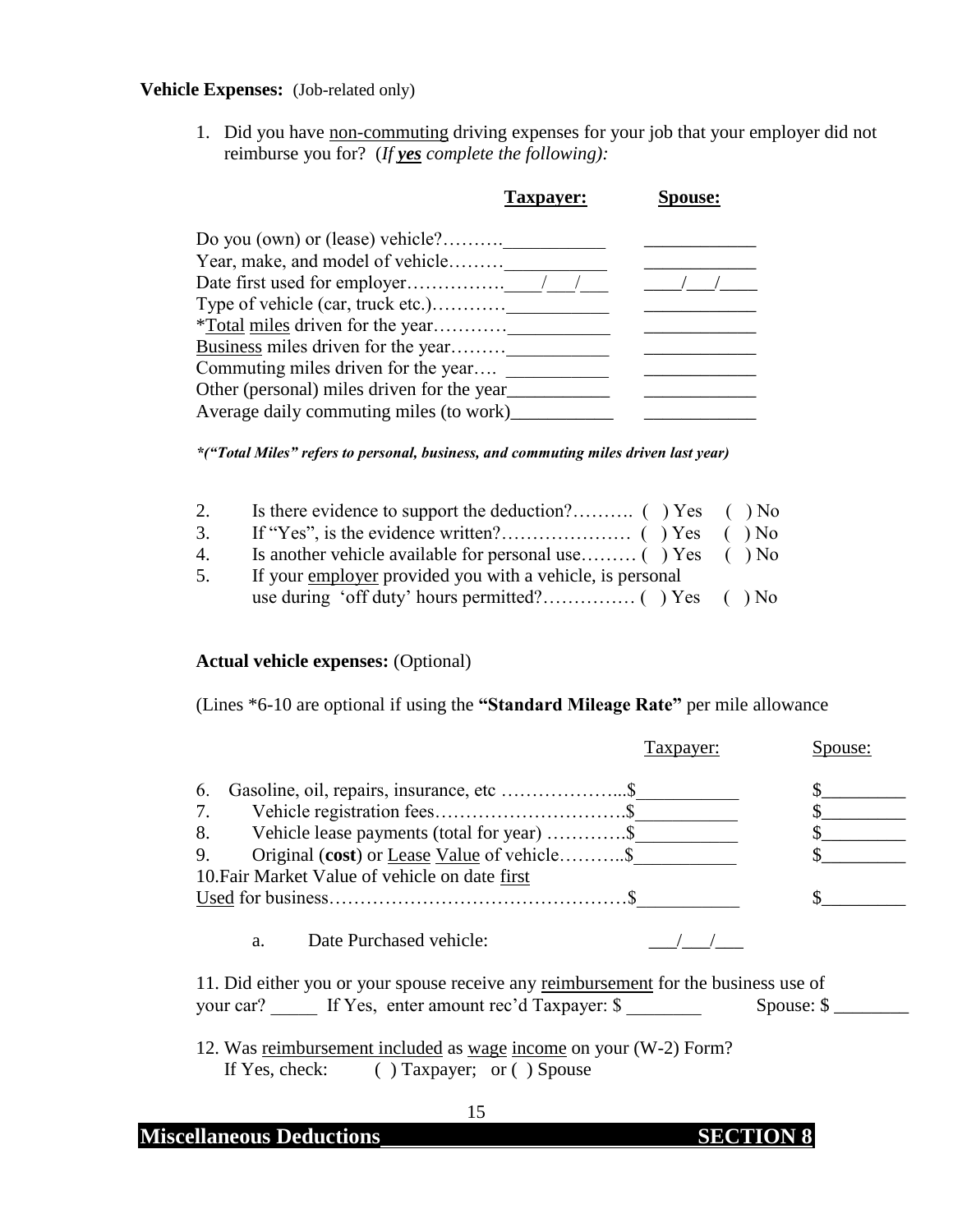| 1. | Appraisal fees to determine casualty loss or charitable contribution\$                                                                                                                                                                            |
|----|---------------------------------------------------------------------------------------------------------------------------------------------------------------------------------------------------------------------------------------------------|
|    | 2. Cost of clerical help and/or office rent in connection with managing                                                                                                                                                                           |
|    | 3. If you used your home computer to manage your investments which<br>produce taxable income, enter:<br>$\frac{0}{0}$                                                                                                                             |
|    | 4. Excess deductions (including administrative expenses) allowed a<br>beneficiary on termination of an estate or trust. (From Schedule K-1) \$                                                                                                    |
|    | 6. Fees paid to broker, bank, trustee, or similar agent to collect taxable<br>bond interest or dividends on shares of stock. (Do not include fees paid to<br>a broker for the <u>purchase</u> or sale of investments such as stocks or bonds)  \$ |
|    | 7. Hobby expenses (up to the amount of <u>hobby income</u> received)\$                                                                                                                                                                            |
|    | 8. Indirect deductions of " <i>pass-through entities</i> " (from <b>Schedule K-1</b> )\$                                                                                                                                                          |
|    | 9. Investment counsel $\&$ advisory fees re: (management of investments) $\$\_\_$                                                                                                                                                                 |
|    | 10. Legal fees (incurred to produce or collect taxable income)\$                                                                                                                                                                                  |
|    | 11. Loss on deposits in an insolvent or bankrupt financial institution\$                                                                                                                                                                          |
|    | 12. Repayments of income previously included as income in a prior year\$                                                                                                                                                                          |
|    | 13. Safe Deposit Box rental (used for storing taxable income producing items). \$                                                                                                                                                                 |
|    |                                                                                                                                                                                                                                                   |
|    | 15. Tax Preparation Fees (including accounting & electronic filing fees) \$                                                                                                                                                                       |
|    |                                                                                                                                                                                                                                                   |
|    | <b>Other Miscellaneous Deductions:</b> (not subject to 2% limit of adjusted gross income)                                                                                                                                                         |
| 1. | Federal estate tax paid on decedent's income reported on this return\$                                                                                                                                                                            |
|    | a.<br>(Include Form W-2G "Certain Gambling Winnings")                                                                                                                                                                                             |

## **Small Business Income & Expenses SECTION 9**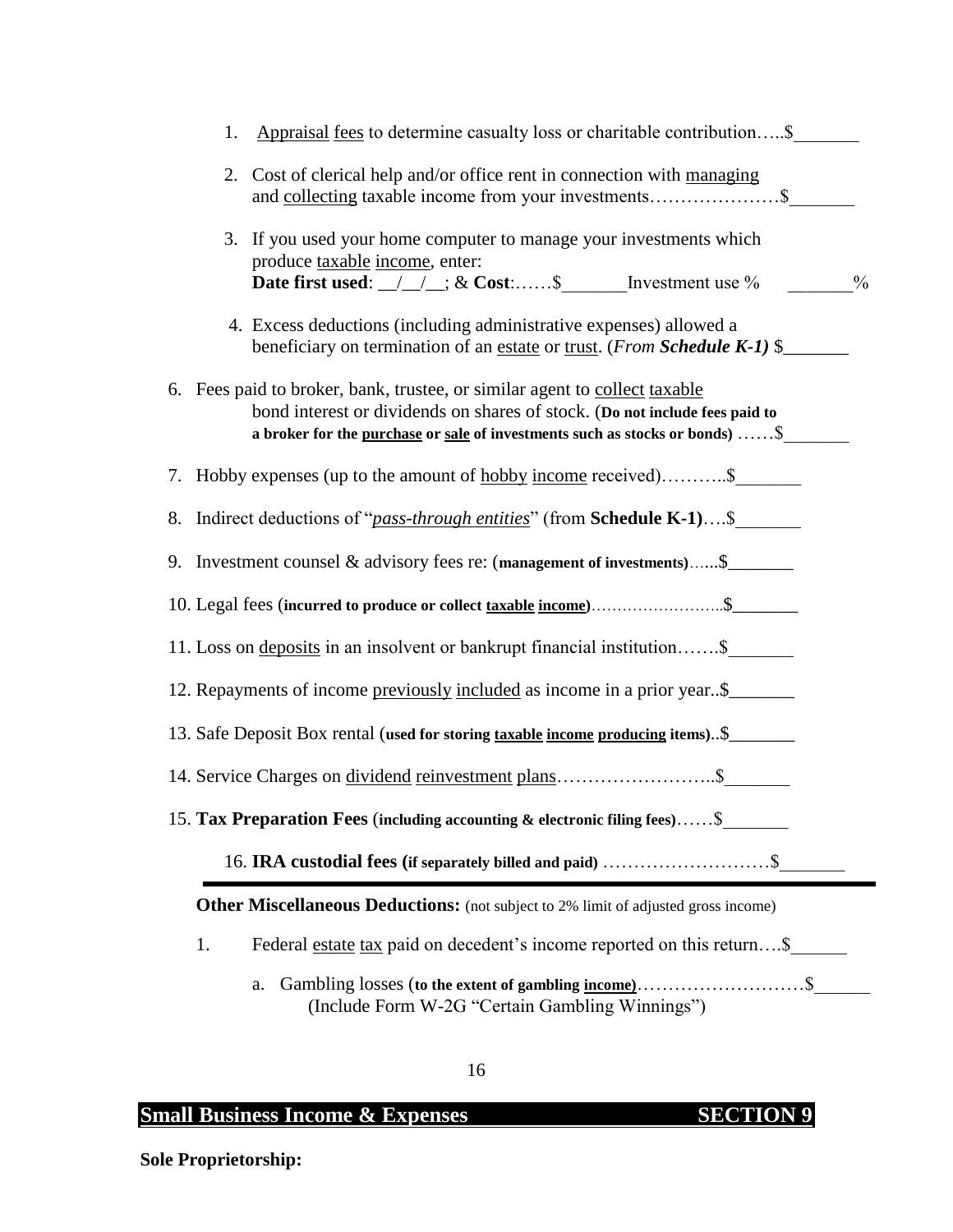**NOTE:** Please complete a **separate page** for "*each*" business activity.

|     | $)$ Spouse (<br>) Joint                                                                                                                                 |
|-----|---------------------------------------------------------------------------------------------------------------------------------------------------------|
| 2.  | Soc Sec $#$                                                                                                                                             |
| 3.  |                                                                                                                                                         |
| 4.  |                                                                                                                                                         |
| 5.  | Business Address                                                                                                                                        |
| 6.  | Accounting Method: () Cash () Accrual () Other (specify)                                                                                                |
| 7.  | Did you 'actively $\&$ materially' participate in the operation of this business<br>during $2011$ ? () Yes () No                                        |
| 8.  | Date you started this business: $\frac{1}{\sqrt{1-\frac{1}{2}}}$                                                                                        |
| 9.  | Did you sell or fully dispose of this business to an unrelated person during the<br>past tax year? ( ) Yes ( ) No <b>Date Sold</b> $\frac{1}{\sqrt{2}}$ |
| 10. | If you sold any business property or equipment, complete worksheet on page (4).                                                                         |
| 11. | Is your investment in this business $100\%$ (meaning no partners)? ( ) Yes ( ) No                                                                       |
|     | <b>Income:</b> ( <i>Do not include state sales tax collected as income</i> )                                                                            |

- 12. Gross Income or Sales (*include amounts received from 1099-MISC)* \$\_\_\_\_\_\_\_\_\_
- 13. Returns and allowances (*refunds to customers*) if included in Gross Income figure above:…………………………………………………………...\$\_\_\_\_\_\_\_\_\_

#### **Cost of Goods Sold- (if applicable)**

- 14. Method used to value closing inventory: ( ) Cost ( ) Lower of cost or market ( ) Other (**attach explanation**)
- 15. Was there any change in determining quantities, costs, or valuations between opening and closing inventory? ( ) Yes ( ) No If ‗**Yes**,' attach explanation Exclude inventory purchased/used for personal use!

| 16. | Inventory at beginning of year: (if different from last year's closing inventory, attach |
|-----|------------------------------------------------------------------------------------------|
|     |                                                                                          |
| 17. |                                                                                          |
| 18. | <b>Cost of Contract Labor</b> (do not include wages paid to employees) $\$               |
| 19. |                                                                                          |
| 20. | <b>Inventory at end of year</b> (cost of items <b>unsold</b> as of December 31, '09)\$   |

#### **Miscellaneous Business Income:**

21. **Other Income** (ex: federal/state gas tax credit/refund, state sales tax allowance) \$

*(Report business operating expenses on next page)….* 17

| <b>Small Business Income/Expenses</b> | <b>SECTION 9</b> |
|---------------------------------------|------------------|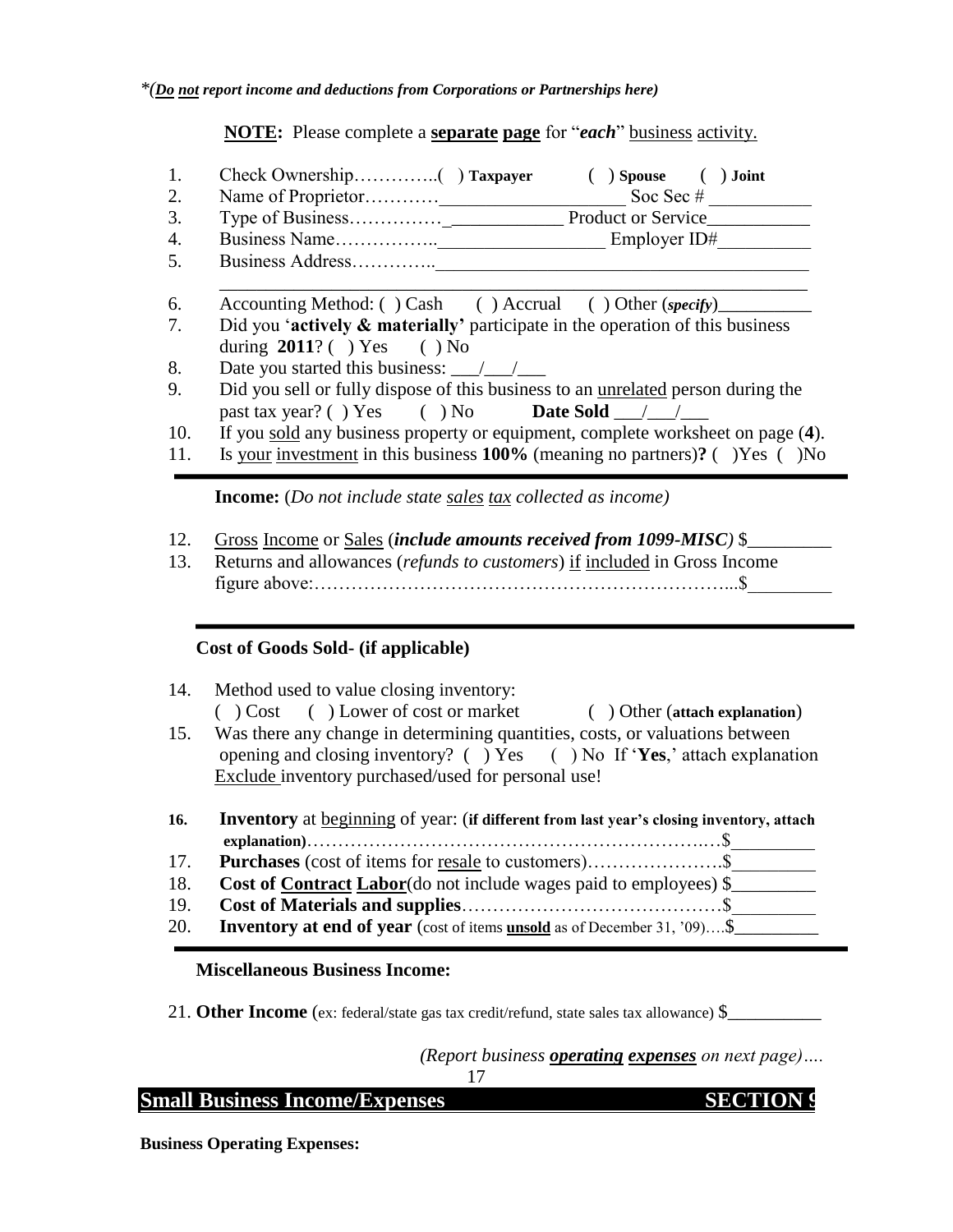| 22. |                                                                                              |     |
|-----|----------------------------------------------------------------------------------------------|-----|
| 23. | Bad debts from sales or services (if included in gross income reported). \$                  |     |
| 24. | Car and truck expenses (complete vehicle worksheet on next page)                             |     |
| 25. |                                                                                              |     |
| 26. |                                                                                              |     |
| 27. | Equipment, Furniture, Machinery, or Tools (complete asset worksheet on page 20)              |     |
| 28. |                                                                                              |     |
| 29. |                                                                                              |     |
| 30. | Interest:                                                                                    |     |
|     | Mortgage (paid to banks, on business property.) \$<br>a.                                     |     |
|     | b.                                                                                           |     |
| 31. |                                                                                              |     |
| 32. |                                                                                              |     |
| 33. |                                                                                              |     |
| 34. | Rent or lease:                                                                               |     |
|     |                                                                                              |     |
|     | b. Other business property (example: Office, storage, land, etc.) \$                         |     |
|     |                                                                                              |     |
| 35. |                                                                                              |     |
| 36. |                                                                                              |     |
| 37. | Taxes & Licenses:                                                                            |     |
|     | FICA and Medicare ('matching' payroll taxes, paid on behalf of employees) \$<br>a.           |     |
|     | b.                                                                                           |     |
|     | $c_{\cdot}$                                                                                  |     |
|     | Tangible Business Property Taxes (paid to local city/county)\$<br>d.                         |     |
|     | e.                                                                                           |     |
| 38. |                                                                                              |     |
| 39. |                                                                                              |     |
|     | (Number of days you were <i>out of town</i> 'overnight' on business): <i>days</i>            |     |
| 40. | Utilities (electric, gas, water, heat, etc.) "Do not include yourhome".\$                    |     |
| 41. |                                                                                              |     |
| 42. |                                                                                              |     |
| 43. | <b>Other Expenses:</b>                                                                       |     |
|     |                                                                                              |     |
|     |                                                                                              |     |
|     | Cellular phone (60% used for business)? Total expense for year: \$<br>c.                     |     |
|     | d.                                                                                           | . S |
|     | Education (tuition, books; business related to maintain or improve existing business.)<br>e. |     |
|     | (Do not include education expenses incurred to start your business)\$                        |     |
|     | f.                                                                                           | \$  |
|     | .                                                                                            | \$  |
|     | g.<br>h.                                                                                     | \$  |
|     |                                                                                              |     |

18

**Business Vehicle Expense Worksheet:**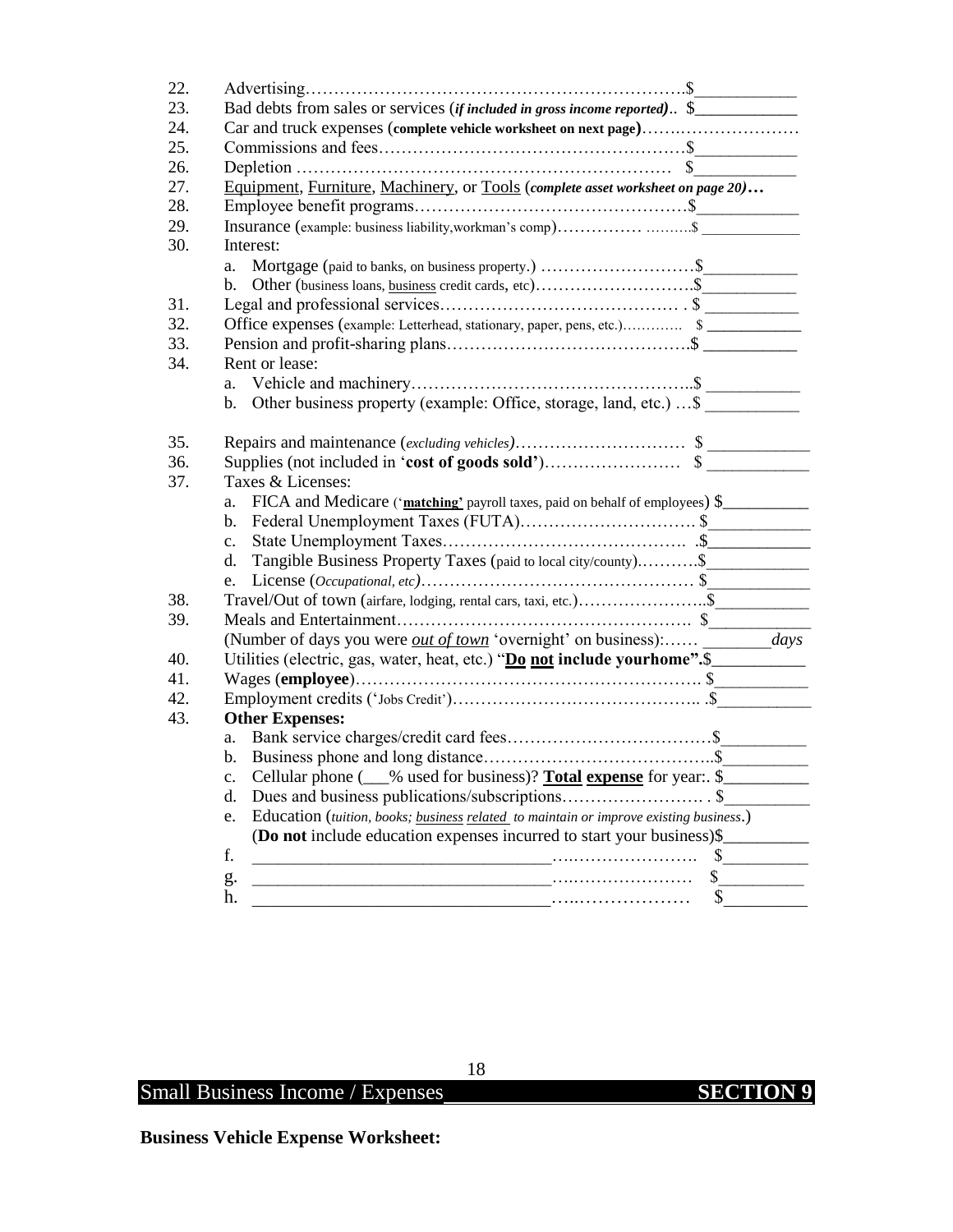|                                 |                                                                                                                   | Vehicle #1 | Vehicle #2 | Vehicle#3 |
|---------------------------------|-------------------------------------------------------------------------------------------------------------------|------------|------------|-----------|
| 44.<br>45.<br>46.<br>47.<br>48. | Date first used for business: $\frac{1}{1}$ $\frac{1}{1}$ $\frac{1}{1}$ $\frac{1}{1}$ $\frac{1}{1}$ $\frac{1}{1}$ |            |            |           |
| 49.                             |                                                                                                                   |            |            |           |
| 50.                             |                                                                                                                   |            |            |           |
| 51.                             |                                                                                                                   |            |            |           |
| 52.                             | Is another vehicle available for                                                                                  |            |            |           |
|                                 |                                                                                                                   |            |            |           |
| 53.                             | Was the vehicle available for personal<br>use during 'off-duty' hours? yes no yes no yes no yes no                |            |            |           |
| 54.                             | Was the vehicle used primarily by a more than<br>5% owner or related person? yes no yes no yes no yes no          |            |            |           |
| 55.                             | Did you use more than one vehicle<br>simultaneously (at the same time) for                                        |            |            |           |
|                                 |                                                                                                                   |            |            |           |
| 56.                             |                                                                                                                   |            |            |           |
| 57.                             |                                                                                                                   |            |            |           |

### **Actual Vehicle Expenses:**

|     | (Do not complete if taking the "Standard Mile Allowance") |                       |              |            |
|-----|-----------------------------------------------------------|-----------------------|--------------|------------|
|     |                                                           | Vehicle #1 Vehicle #2 |              | Vehicle #3 |
| 58. | Gas, oil, repairs, insurance \$                           |                       |              |            |
| 59. | Vehicle registration fees \$                              |                       |              |            |
| 60. | Vehicle <b>lease</b> payments (year)\$                    |                       |              |            |
| 61. |                                                           |                       |              |            |
| 62. |                                                           |                       | (yrs)        | (yrs)      |
| 63. | Parking fees and tolls  \$                                |                       |              |            |
| 64. | Interest paid on vehicle \$                               |                       |              |            |
| 65. |                                                           |                       |              |            |
| 66. | Vehicle purchase price/basis\$                            |                       | $\mathbf{s}$ |            |
| 67. |                                                           |                       |              |            |
| 68. | Sales price of vehicle (if sold) \$                       |                       |              |            |
| 69. | Expenses of sale (advertising, etc.) \$                   |                       |              |            |

19

## **Small Business & Expenses SECTION 9**

**Equipment and Other Assets Purchases for Business:**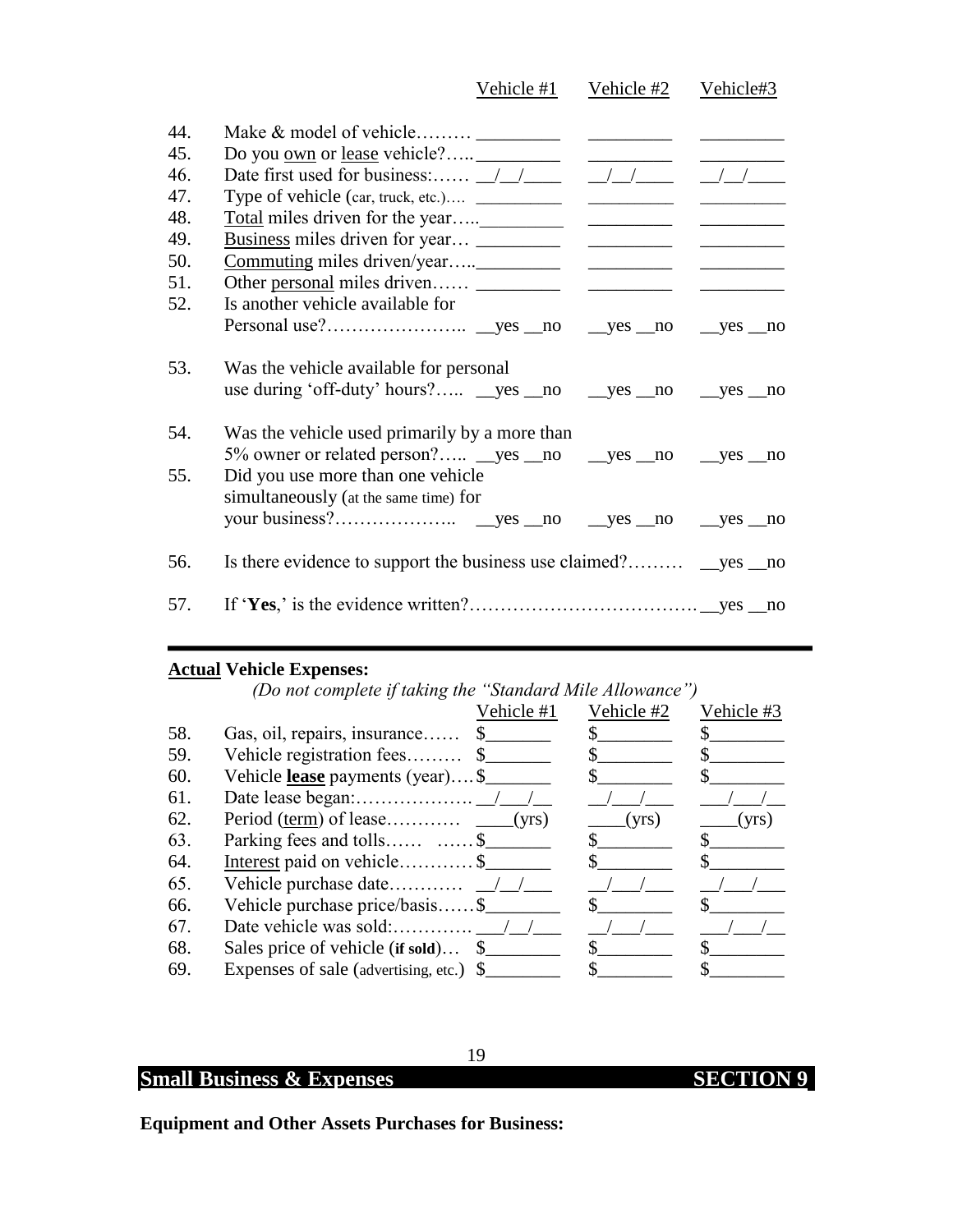70. If you purchased any "assets" such as **computers, software, office equipment, furniture, tools,** or **machinery** for use in your business during the past year, complete the following:

| <b>Date</b><br><b>Purchased:</b> | Asset: | <b>Price:</b> | Percent of<br><b>Business use:</b> |
|----------------------------------|--------|---------------|------------------------------------|
|                                  |        |               |                                    |
| /11                              |        | \$            | $\%$                               |
| ′11                              |        | \$            | $\%$                               |
|                                  |        | \$            | $\%$                               |
| '11                              |        | \$            | $\%$                               |
| $^{\prime}11$                    |        | \$            | $\%$                               |
| 11                               |        | \$            | $\%$                               |
| 11                               |        | \$            | $\%$                               |
| '11                              |        | \$            | $\%$                               |
| ′11                              |        | \$            | $\%$                               |
| 11                               |        | \$            | %                                  |
| 11                               |        | \$            | $\%$                               |
| 11                               |        | \$            | $\%$                               |
| 11                               |        | \$            | $\%$                               |
| 11                               |        | \$            | $\%$                               |
| /11                              |        | \$            | %                                  |

*Note: (If you converted personal property items to business use, under the heading "Date Purchased," indicate date when asset was first used for business and, under the heading "Price", indicate fair market value of asset on date of first business use)*

#### **Business Use of Your Home:**

- 71. Did you maintain an office in your home that was used **regularly** and **exclusively** for your business including administrative or mgmt. functions? ( ) Yes ( ) No
- 72. Was your office in home the **principal place** of business and used for any business purpose including for the storage of inventory or product samples? ( ) Yes ( ) No
- 73. Was your office in home the place where you **met** or **dealt** with your patients, clients, or customers in the normal course of your trade or business? ( ) Yes ( ) No

*If you answered "Yes" to questions #71and #72, (or) #73, complete (Home Office Section on next page).*

Small Business Income / Expenses **SECTION 9** 

**Home Office Deductions for Business:**

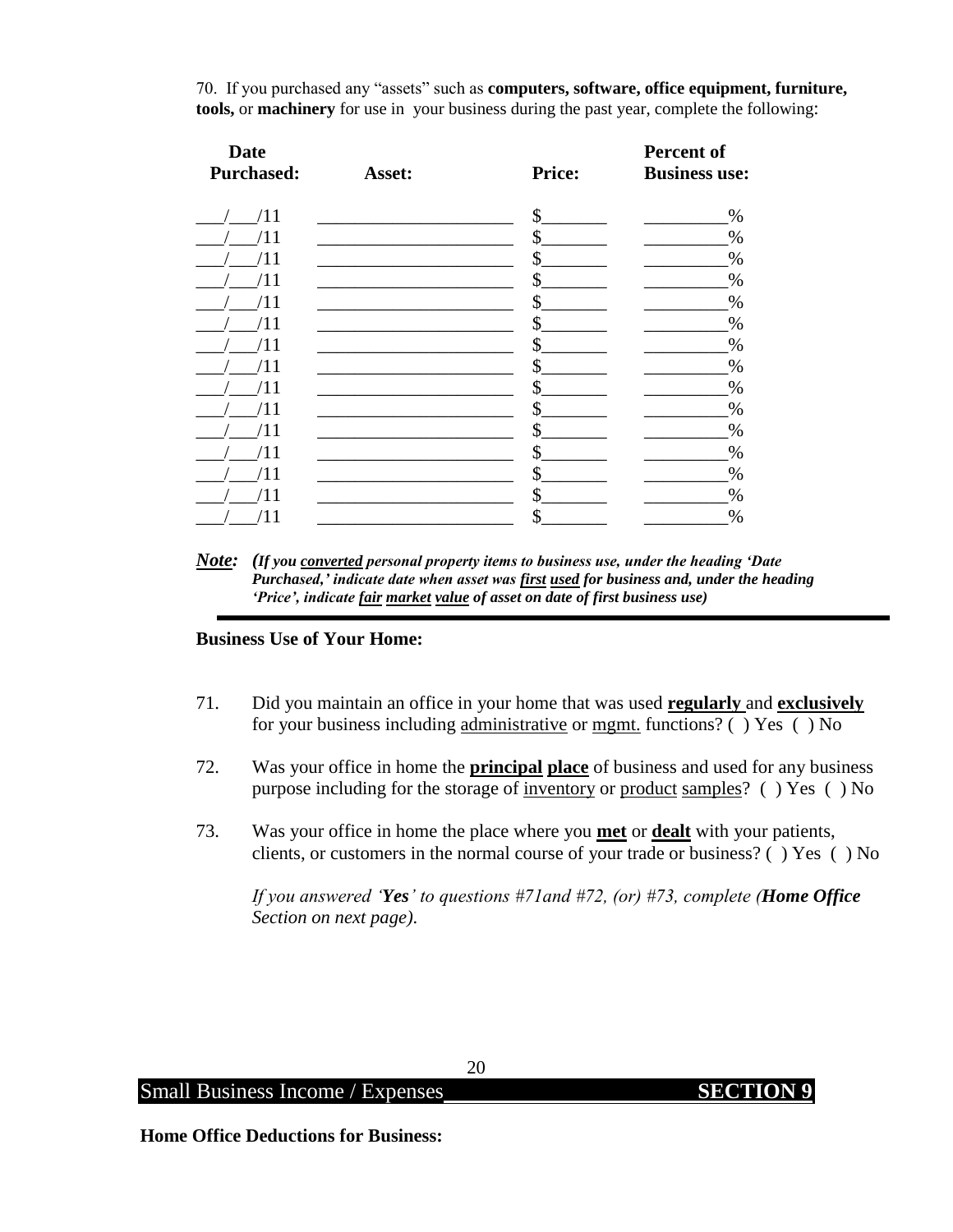| Was your home used for child day care business? () Yes () No                                      |                                                                                                                                                                       | sq. ft.<br>sq. ft.                                                                                                                                                                                                                                                                                                                                                           |
|---------------------------------------------------------------------------------------------------|-----------------------------------------------------------------------------------------------------------------------------------------------------------------------|------------------------------------------------------------------------------------------------------------------------------------------------------------------------------------------------------------------------------------------------------------------------------------------------------------------------------------------------------------------------------|
| (If 'yes', complete the following):                                                               |                                                                                                                                                                       |                                                                                                                                                                                                                                                                                                                                                                              |
|                                                                                                   |                                                                                                                                                                       |                                                                                                                                                                                                                                                                                                                                                                              |
| What percent $(\%)$ of your gross business income is derived from the                             |                                                                                                                                                                       |                                                                                                                                                                                                                                                                                                                                                                              |
|                                                                                                   |                                                                                                                                                                       |                                                                                                                                                                                                                                                                                                                                                                              |
| KEY:                                                                                              | (a) Direct column = expenses the ONLY apply 100% to your Home Office<br>(b) Indirect column $=$ expenses that benefit the entire house including office<br>(a) Direct |                                                                                                                                                                                                                                                                                                                                                                              |
|                                                                                                   |                                                                                                                                                                       |                                                                                                                                                                                                                                                                                                                                                                              |
| Interest paid on first mortgage \$<br><b>Interest</b> paid on $2^{nd}$ mtg./home equity loans. \$ |                                                                                                                                                                       | $\frac{\S_{\frac{1}{2}}}{\S_{\frac{1}{2}}}{\S_{\frac{1}{2}}}{\S_{\frac{1}{2}}}{\S_{\frac{1}{2}}}{\S_{\frac{1}{2}}}{\S_{\frac{1}{2}}}{\S_{\frac{1}{2}}}{\S_{\frac{1}{2}}}{\S_{\frac{1}{2}}}{\S_{\frac{1}{2}}}{\S_{\frac{1}{2}}}{\S_{\frac{1}{2}}}{\S_{\frac{1}{2}}}{\S_{\frac{1}{2}}}{\S_{\frac{1}{2}}}{\S_{\frac{1}{2}}}{\S_{\frac{1}{2}}}{\S_{\frac{1}{2}}}{\S_{\frac{1}{2$ |
| Real Estate Taxes paid on home\$                                                                  |                                                                                                                                                                       |                                                                                                                                                                                                                                                                                                                                                                              |
|                                                                                                   |                                                                                                                                                                       | $\frac{\text{S}}{\text{S}}$                                                                                                                                                                                                                                                                                                                                                  |
|                                                                                                   |                                                                                                                                                                       |                                                                                                                                                                                                                                                                                                                                                                              |
|                                                                                                   |                                                                                                                                                                       |                                                                                                                                                                                                                                                                                                                                                                              |
| Utilities (electric, gas, water, & heat)\$                                                        |                                                                                                                                                                       |                                                                                                                                                                                                                                                                                                                                                                              |
| <b>Rent</b> paid (during period of "office use"-total amt) \$                                     |                                                                                                                                                                       | s                                                                                                                                                                                                                                                                                                                                                                            |
| Other expenses:                                                                                   |                                                                                                                                                                       |                                                                                                                                                                                                                                                                                                                                                                              |
|                                                                                                   |                                                                                                                                                                       | $\sim$<br>\$                                                                                                                                                                                                                                                                                                                                                                 |
|                                                                                                   |                                                                                                                                                                       | (b) Indirect<br>$\mathbb{S}$<br>s<br>$\frac{\text{S}}{\text{S}}$<br>$\frac{1}{2}$                                                                                                                                                                                                                                                                                            |

89. **Land Value** (at time of purchase)…………………………… \$\_\_\_\_\_\_\_\_\_

90. **Home Improvements** made last year: ( Date, Description & Amount) **( Do not include amounts for painting, maintenance, or repairs here)**

## Rental Property Income / Expenses **SECTION 10**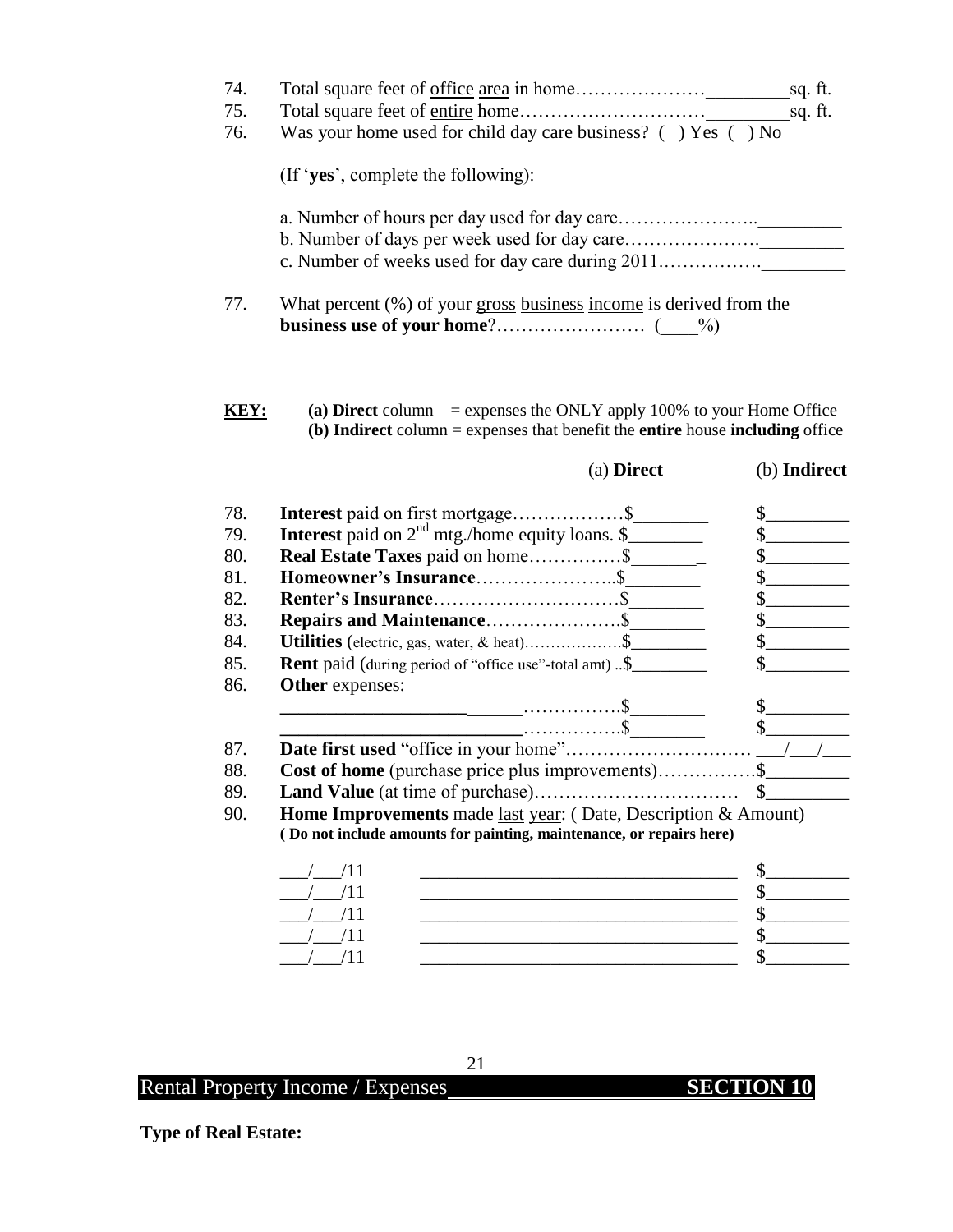1. Description: (ex. **Single family home, condo, duplex)** and Property Address:

| Owner of Property: (Taxpayer, Spouse, or Joint)A B C_ D_                                                                                               |               |                             |               |                |
|--------------------------------------------------------------------------------------------------------------------------------------------------------|---------------|-----------------------------|---------------|----------------|
| Enter your ownership percentage (if less than 100%)A____ B____ C____ D____                                                                             |               |                             |               |                |
|                                                                                                                                                        |               |                             |               |                |
| Did you actively & materially participate in the                                                                                                       |               |                             |               |                |
| operation of each rental property during the tax year?A____ B____ C____ D_<br><b>Date</b> you ceased renting or sold this property:A B________ C______ |               |                             |               |                |
|                                                                                                                                                        |               |                             |               |                |
| <b>Income:</b>                                                                                                                                         | (A)           | <b>(B)</b>                  | (C)           | <b>(D)</b>     |
| Rents received (total for year) \$                                                                                                                     |               |                             | $\frac{1}{2}$ | $\frac{1}{2}$  |
|                                                                                                                                                        |               | s                           |               |                |
|                                                                                                                                                        |               |                             |               |                |
| <b>Expenses:</b>                                                                                                                                       |               |                             |               |                |
|                                                                                                                                                        |               | $\frac{1}{2}$               | $\mathcal{S}$ | \$             |
|                                                                                                                                                        |               | mi                          | mi            | m <sub>1</sub> |
| Travel (airfare, lodging)\$                                                                                                                            |               | $s$ <sub>________</sub>     |               |                |
| Cleaning and maintenance\$                                                                                                                             |               | s                           |               |                |
|                                                                                                                                                        |               |                             |               |                |
|                                                                                                                                                        |               | \$                          | \$            |                |
| Legal & professional fees \$                                                                                                                           |               | $\mathbb{S}$                | $\mathcal{S}$ |                |
|                                                                                                                                                        |               | $\mathbb{S}$                |               |                |
|                                                                                                                                                        |               | $\frac{\text{S}}{\text{S}}$ |               |                |
|                                                                                                                                                        |               | \$                          |               |                |
| Repairs $(fix \text{ items})$                                                                                                                          | $\frac{1}{2}$ |                             |               |                |
|                                                                                                                                                        |               |                             |               |                |
|                                                                                                                                                        |               |                             |               |                |
|                                                                                                                                                        |               |                             |               |                |
| Other: $(list)$                                                                                                                                        |               |                             |               |                |
| a.                                                                                                                                                     | $\sim$        | $\sim$                      | $\sim$        |                |
| b.                                                                                                                                                     | $\mathbb{S}$  |                             |               |                |

Farm Income / Expenses **SECTION 11**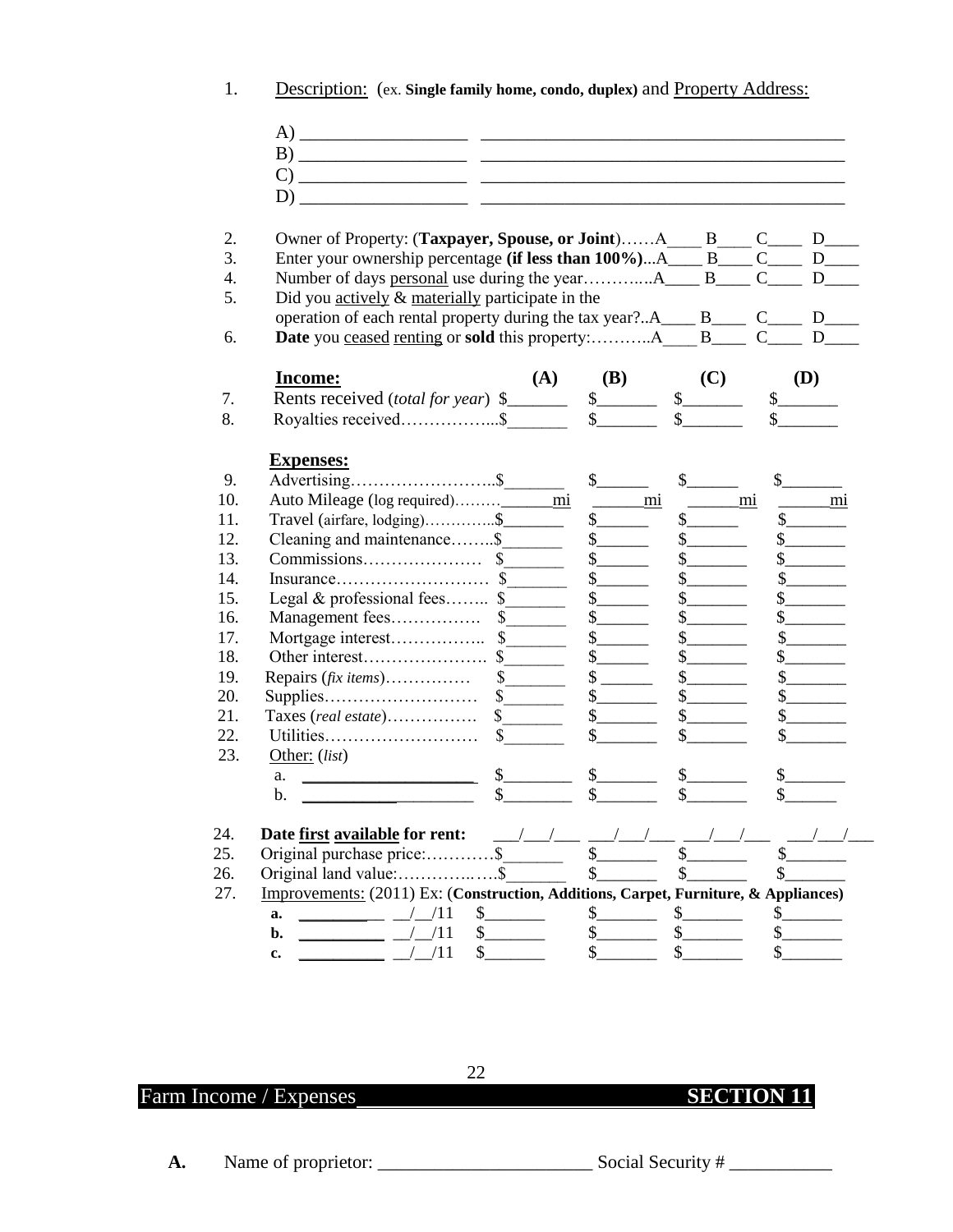| B. | Principal product (crop or activity) | Employer ID $#$ |  |
|----|--------------------------------------|-----------------|--|
|    |                                      |                 |  |

**C.** Accounting method: **(1)**  $\overrightarrow{)}$  Cash **(2)**  $\overrightarrow{)}$  Accrual

**D.** *Did you actively & 'materially participate' in operation of this business during 2011?\_\_\_\_\_\_* 

**Farm Income:(**Report sales of livestock held for **draft, breeding, sport** or dairy purposes on page 4)

| Sales of livestock and other items you bought for <u>resale</u> \$                     |
|----------------------------------------------------------------------------------------|
| 2. Cost or other basis of livestock $\&$ other items reported on line 1                |
| 3. Sales of livestock, produce, grains, & other products you raised\$                  |
|                                                                                        |
|                                                                                        |
| 6. Amount of Commodity Credit Corporation (CCC) loans received\$                       |
| 7. Amount of (CCC) loans forfeited or <u>repaid</u> with certificates\$                |
| 8. a Crop insurance proceeds $&$ certain disaster payments received in '11.\$          |
| <b>b</b> Do you elect to $(\text{defer})$ insurance or payments received to year 2012? |
|                                                                                        |
| 10. Other income (including federal & state gasoline or fuel tax credit or refund) \$  |

#### **Farm Expenses:**

| 11. Car/Truck (see vehicle worksheet, pg. 24)   | 24. Pension/profit sharing \$           |
|-------------------------------------------------|-----------------------------------------|
|                                                 | 25. Rent or Lease:                      |
| 13. Conservation expenses\$                     | <b>a</b> Vehicles, equipment \$         |
| 14. Custom hire (machine work)\$                | <b>b</b> Other (land, animals, etc) $\$ |
| 15. Depreciation (see asset worksheet, pg 25)   | 26. Repairs/maintenance\$               |
| 16. Employee benefit programs\$                 | 27. Seeds and plants \$                 |
| 17. Feed purchased\$                            | 28. Storage/warehousing\$               |
|                                                 | 29. Supplies purchased \$               |
|                                                 | 30. Taxes (excluding home). \$          |
| 20. Gasoline, fuel, & oil (equipment)\$         | 31. Utilities (excluding home)\$        |
| 21. Insurance (equipment, liability, etc) $\$   | 32. Veterinary, breeding\$              |
| 22. Interest:                                   | 33. Other expenses:                     |
| <b>A</b> Mortgage (excluding home)\$            | $\mathbf{a}$ and $\mathbf{a}$           |
| <b>B</b> Other (business loans, equip., etc) \$ | $\mathbf b$                             |
| 23. Labor hired (wages/commissions)\$           | c                                       |
|                                                 |                                         |

Farm Income / Expenses **SECTION 11**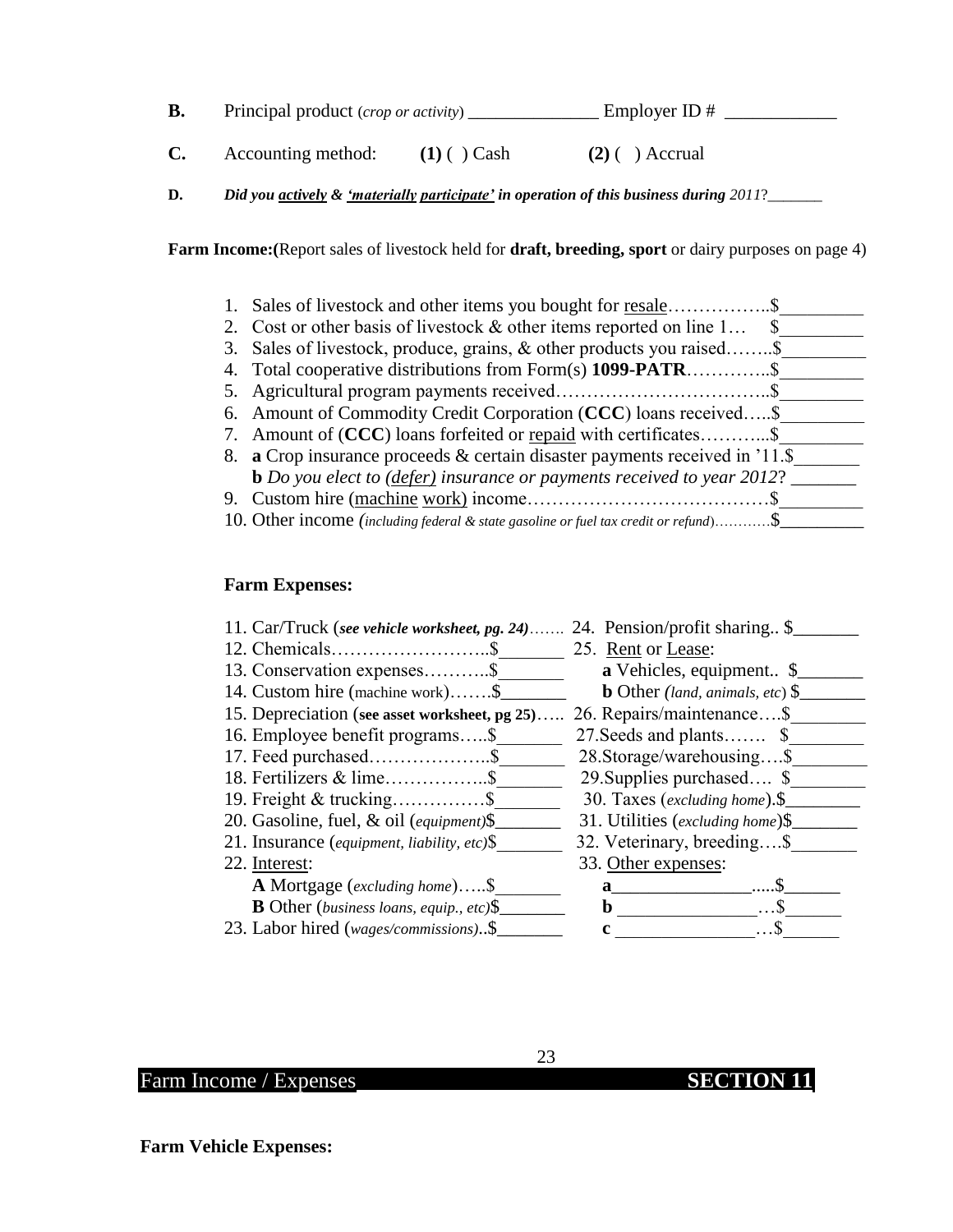|     | Vehicle #1                                                  | Vehicle #2                                                                                                             | Vehicle $#3$                                     |
|-----|-------------------------------------------------------------|------------------------------------------------------------------------------------------------------------------------|--------------------------------------------------|
| 34. |                                                             |                                                                                                                        |                                                  |
| 35. |                                                             |                                                                                                                        |                                                  |
| 36. |                                                             |                                                                                                                        |                                                  |
| 37. | Type of vehicle (car,truck, etc.)                           | <u> De Barbara (Barbara)</u>                                                                                           | <u> 1999 - Johann Barnett, fransk politike</u> r |
| 38. |                                                             |                                                                                                                        |                                                  |
| 39. |                                                             |                                                                                                                        |                                                  |
| 40. |                                                             |                                                                                                                        |                                                  |
| 41. |                                                             | <u> Albany a Chang and State and State and State and State and State and State and State and State and State and S</u> |                                                  |
| 42. | Is another vehicle available for                            |                                                                                                                        |                                                  |
|     |                                                             |                                                                                                                        | $yes$ no $yes$ no                                |
| 43. | Was the vehicle available for personal                      |                                                                                                                        |                                                  |
|     | use during 'off-duty' hours? yes no _yes no _yes no _yes no |                                                                                                                        |                                                  |
| 44. | Was the vehicle used primarily by a more than               |                                                                                                                        |                                                  |
|     | 5% owner or related person? yes no _yes no _yes no _yes no  |                                                                                                                        |                                                  |
| 45. | Did you use more than one vehicle                           |                                                                                                                        |                                                  |
|     | simultaneously (at the same time) for                       |                                                                                                                        |                                                  |
|     | your farming operation? yes __no ___yes __no ___yes __no    |                                                                                                                        |                                                  |
| 46. |                                                             |                                                                                                                        |                                                  |
| 47. |                                                             |                                                                                                                        |                                                  |

Actual Vehicle Expenses: (Do not include if taking the "Standard Mile Allowance")

|     |                                                 | Vehicle #1 | Vehicle #2 | Vehicle #3 |
|-----|-------------------------------------------------|------------|------------|------------|
| 48. | Gas, oil, repairs, insurance\$                  |            |            |            |
| 49. | Vehicle registration fees\$                     |            |            |            |
| 50. | Vehicle <b>lease</b> payments (year)\$          |            |            |            |
| 51. |                                                 |            |            |            |
| 52. |                                                 | (yrs)      | (yrs)      | (yrs)      |
| 53. |                                                 |            |            |            |
| 54. | Interest paid on vehicle\$                      |            |            |            |
| 55. |                                                 |            |            |            |
| 56. | Vehicle purchase price/basis\$                  |            |            |            |
| 57. | Date vehicle was sold:                          |            |            |            |
| 58. |                                                 |            |            |            |
| 59. | Expenses of sale ( <i>advertising, etc.</i> )\$ |            |            |            |

## Farm Income / Expenses **SECTION 11**

**Equipment and Other Assests Purchased for Farm:**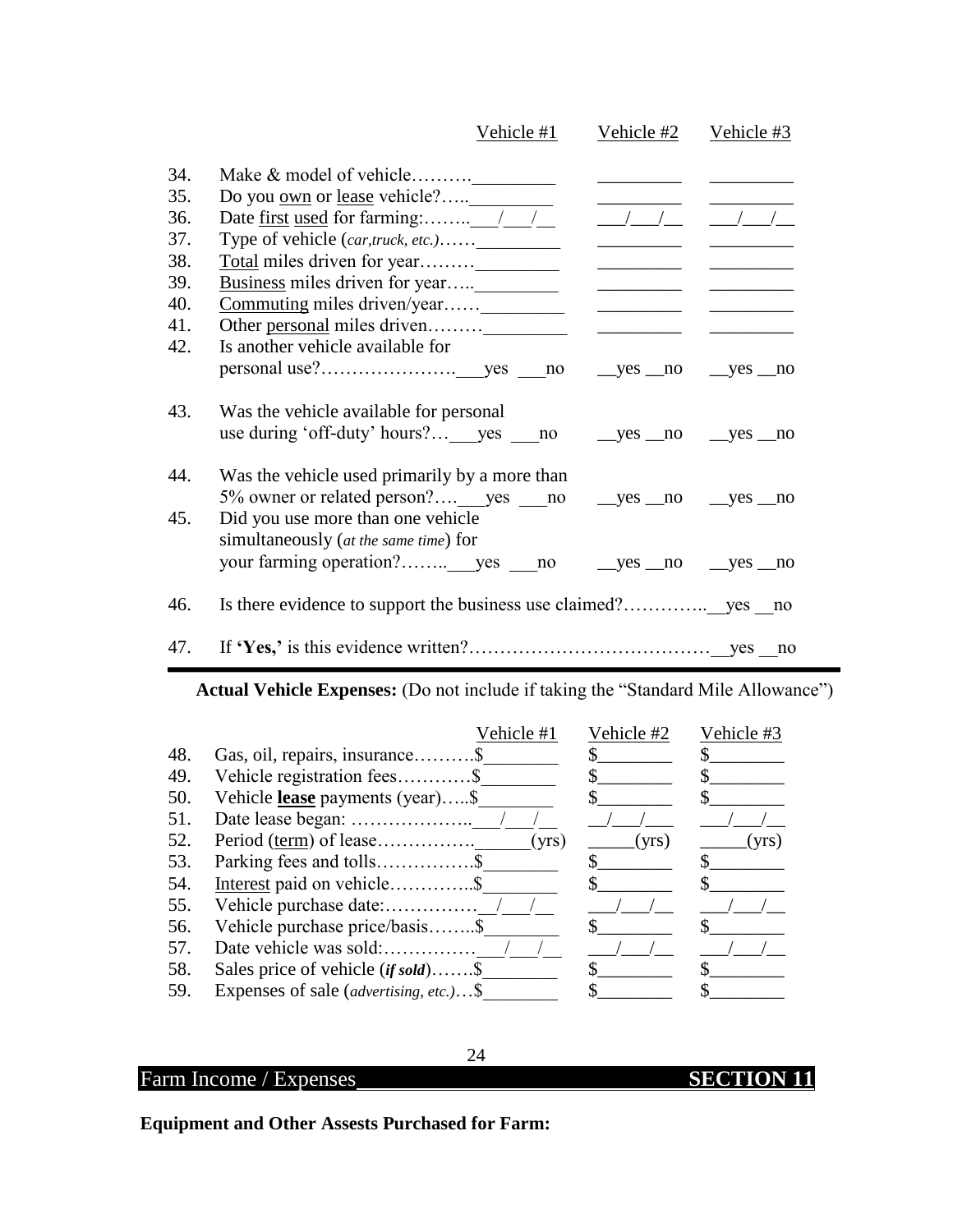**60.** If you purchase any farm "assets" such as equipment, machinery, tractors, farm buildings, or barns during the past year complete the following:

| <b>Date</b><br><b>Purchased:</b> | Asset: | <b>Price:</b> | Percent of<br><b>Business use:</b> |
|----------------------------------|--------|---------------|------------------------------------|
|                                  |        |               | $\%$                               |
|                                  |        |               | $\%$                               |
|                                  |        |               | $\%$                               |
|                                  |        |               | $\%$                               |
|                                  |        |               | $\%$                               |
|                                  |        |               | $\%$                               |
|                                  |        |               | $\%$                               |
|                                  |        |               | $\%$                               |

**Note:** *(If you converted personal property items to "farm" use, under the heading "Date Purchased", indicated date when asset was first used for farm operation and, under the heading "Price", indicate fair market value of asset on date of first "farm" use)*

#### College Expenses & Additional Comments **SECTION 12**

1. Amount of **student loan interest** paid during '11 (Higher Education) \$\_\_\_\_\_\_\_\_\_

2. Amount of "qualified" **college tuition expenses** paid for or on behalf of **taxpayer, spouse, or dependent during** 2011 *Re: Hope Credit/Lifetime Learning Credit, Tuition Deduction, etc.)*

Student: Date of Freshman Year:  $\frac{1}{2}$  Tuition:\$ Student: \_\_\_\_\_\_\_\_\_\_\_\_\_\_\_\_\_\_\_\_\_\_\_\_\_Date of Freshman Year: \_\_\_/\_\_\_/\_\_\_\_\_Tuition:\$\_\_\_\_\_\_\_\_\_\_\_\_\_\_\_\_\_\_\_\_

Student: Date of Freshman Year: / / Tuition: \$

Student: Date of Freshman Year:  $\frac{1}{2}$  Tuition: \$

3. State 529 Plan Contributions: (Name of Sponsoring Plan:  $\qquad \qquad$ ) \$

\_\_\_\_\_\_\_\_\_\_\_\_\_\_\_\_\_\_\_\_\_\_\_\_\_\_\_\_\_\_\_\_\_\_\_\_\_\_\_\_\_\_\_\_\_\_\_\_\_\_\_\_\_\_\_\_\_\_\_\_\_\_\_\_\_\_\_\_\_\_\_\_\_\_\_\_\_\_ \_\_\_\_\_\_\_\_\_\_\_\_\_\_\_\_\_\_\_\_\_\_\_\_\_\_\_\_\_\_\_\_\_\_\_\_\_\_\_\_\_\_\_\_\_\_\_\_\_\_\_\_\_\_\_\_\_\_\_\_\_\_\_\_\_\_\_\_\_\_\_\_\_\_\_\_\_\_ \_\_\_\_\_\_\_\_\_\_\_\_\_\_\_\_\_\_\_\_\_\_\_\_\_\_\_\_\_\_\_\_\_\_\_\_\_\_\_\_\_\_\_\_\_\_\_\_\_\_\_\_\_\_\_\_\_\_\_\_\_\_\_\_\_\_\_\_\_\_\_\_\_\_\_\_\_\_ \_\_\_\_\_\_\_\_\_\_\_\_\_\_\_\_\_\_\_\_\_\_\_\_\_\_\_\_\_\_\_\_\_\_\_\_\_\_\_\_\_\_\_\_\_\_\_\_\_\_\_\_\_\_\_\_\_\_\_\_\_\_\_\_\_\_\_\_\_\_\_\_\_\_\_\_\_\_

**Additional Information and Comments:** (Use additional piece of paper if necessary)

\_\_\_\_\_\_\_\_\_\_\_\_\_\_\_\_\_\_\_\_\_\_\_\_\_\_\_\_\_\_\_\_\_\_\_\_\_\_\_\_\_\_\_\_\_\_\_\_\_\_\_\_\_\_\_\_\_\_\_\_\_\_\_\_\_\_\_\_\_\_\_\_\_\_\_\_\_\_ 25 IAS Tax Institute 230 Crown Oak Centre Drive Longwood, FL 32750